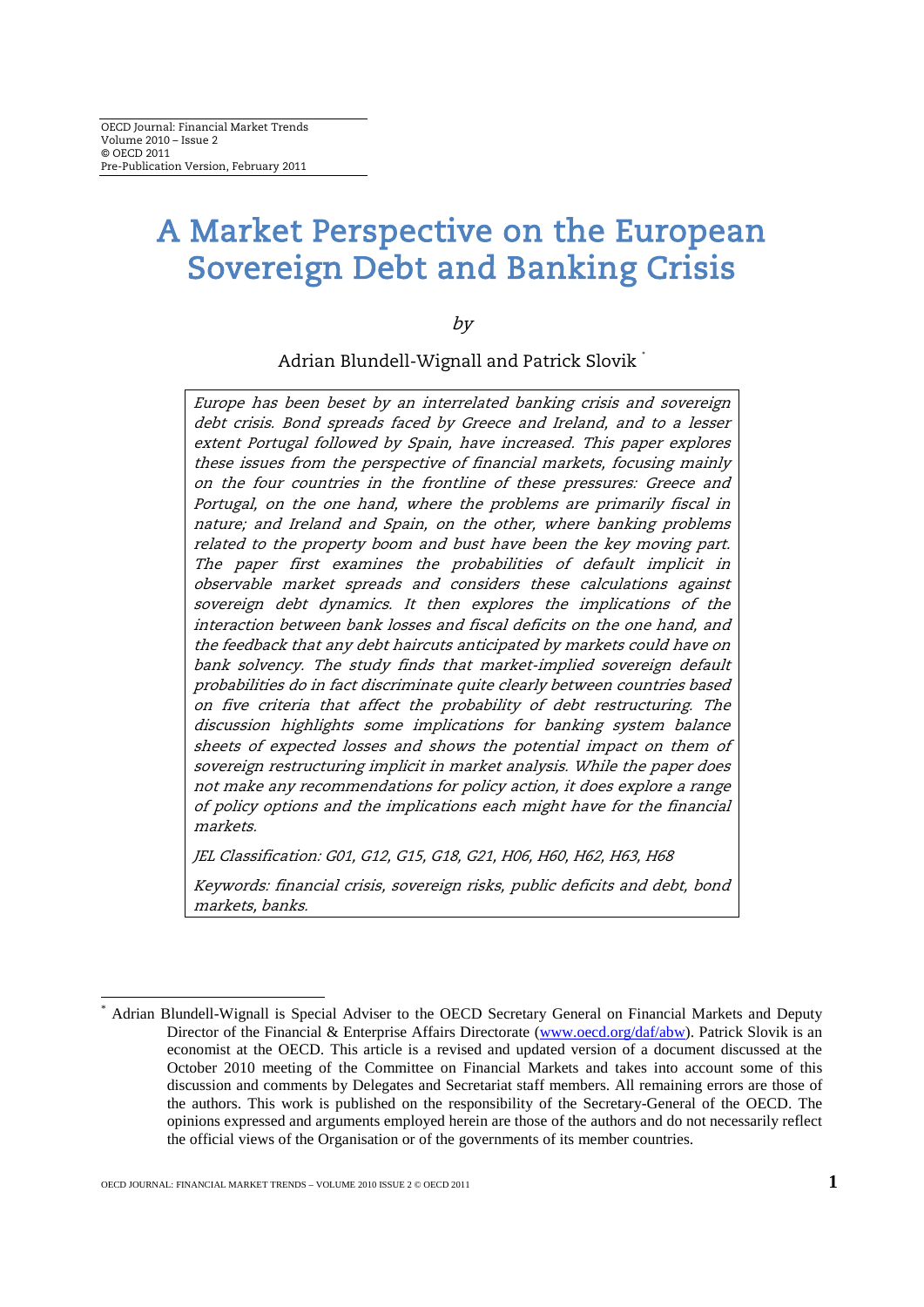# **I. Introduction**

*Europe has been beset by a banking crisis and a sovereign debt crisis, both of which are interrelated* 

Europe has been beset by two interrelated crises: *(i)* a banking crisis, stemming from losses in capital market securities (including US subprime and other structured products), as well as home-grown, boom-bust problems in the property markets of some EU countries; and *(ii)* a sovereign debt crisis exacerbated by recession, transfers to help banks, and in some cases very poor fiscal management over a number of years that was inconsistent with the principles laid down in the Stability and Growth Pact and the Maastricht Treaty. In late 2010, the sovereign debt crisis worsened on market concerns about the difficulty of budget consolidation; for the first time, the European Summit in October 2010 pondered the notion that private creditors might have to bear some of the pain via mechanisms being put together to deal with future sovereign-debt crises.

*Bond spreads faced by Greece and Ireland, and to a lesser extent Portugal and Spain, have increased*

*This paper examines default probabilities implicit in market spreads, sovereign debt dynamics and their implications*

*The study finds that market-implied sovereign default probabilities seem quite rational*

Greece and Ireland have faced very significant adverse movements in their yield spreads relative to euro-area benchmark bonds, and to a lesser extent this is also the case for Portugal, and Spain. The market has even begun to ponder whether the crisis could spread further, and whether the euro system in its current form is sustainable. Markets are concerned that the prospect of very weak growth and high unemployment resulting from fiscal consolidation, and years of painful structural adjustment, will make the temptation to restructure sovereign debt too great to be ignored. Such concerns add to the crisis countries' problems, making it difficult for them to borrow, while the prevailing high interest rates increase their debt service costs. Where the marginal borrowing rate exceeds the average rate on the outstanding stock of debt, the debt-service burden will rise, making consolidation efforts even more difficult to achieve. Similarly, as growth weakens, tax revenues fall.

This paper explores these issues mainly in respect to the four countries in the frontline of these pressures: Greece and Portugal, on the one hand, where the problems are primarily fiscal in nature, and Ireland and Spain on the other, where banking problems related to the property boom and bust have been the key moving part. The paper first examines the typical financial firm calculations of the probabilities of default implicit in observable market spreads and then considers these calculations against sovereign debt dynamics. It then explores the implications of the interaction between banks losses on fiscal deficits, on the one hand, and the feedback that debt "haircuts", implicit in market-based sovereign debt haircut assumptions, could have on bank solvency.

The study finds that market-implied sovereign restructuring probabilities calculated by financial firms do in fact discriminate quite clearly between countries on a relative basis, reflecting fundamentals, such as debt service burdens of extrapolated debt. But these market-spreads based measures cannot be used to predict the absolute probability of default for any particular country. The reason for this is that the time varying risk premium is not observable and yet it also affects interest rate spreads. Instead, the study looks at fiscal and banking fundamentals, insofar as they provide some guidance based on five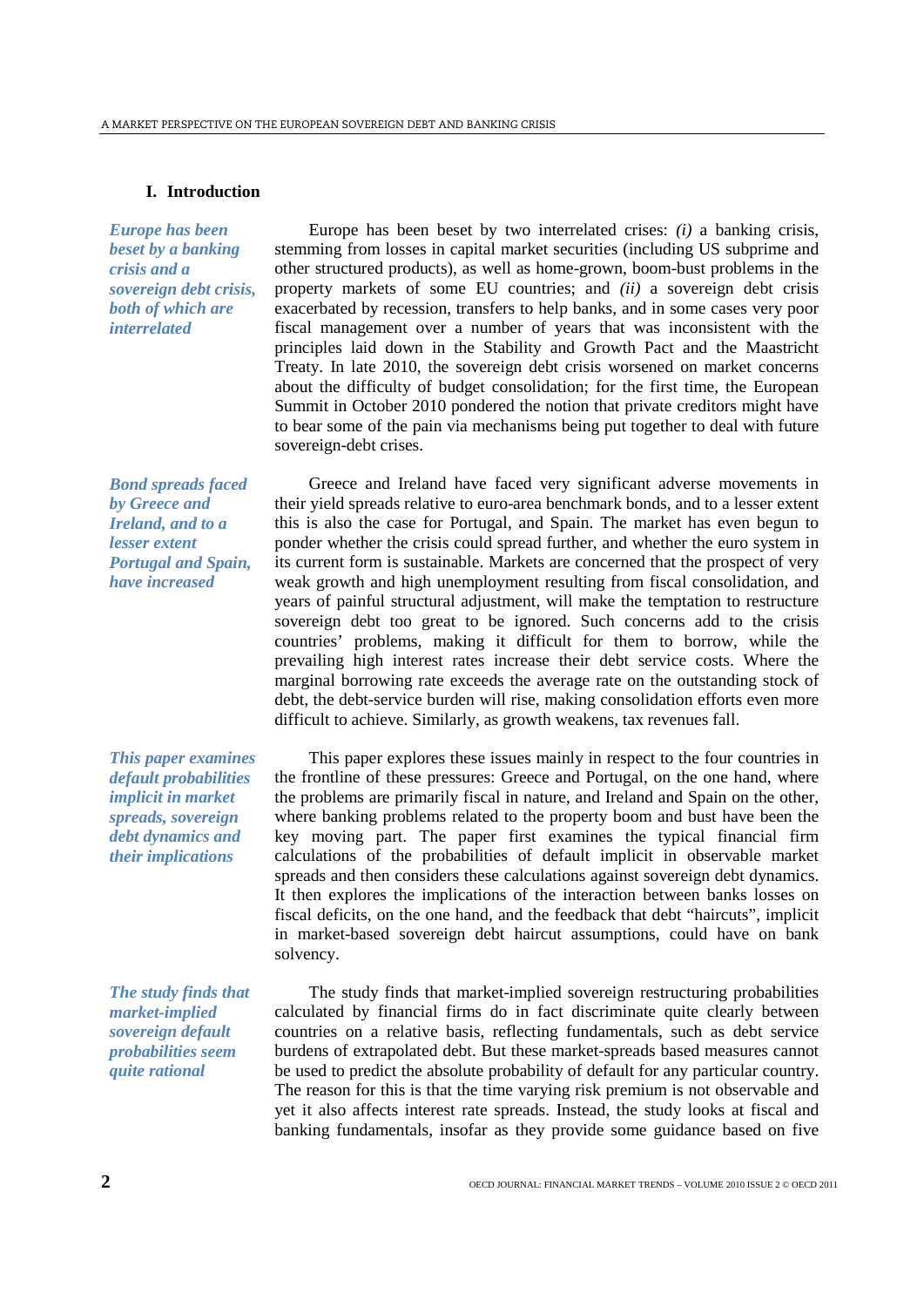criteria that are well known to affect the probability of debt restructuring. The discussion highlights the relative sizes of bank losses and shows the potential impact of sovereign restructuring implicit in market analysis on bank balance sheets. The paper goes on to examine the pro's and con's of a range of policy options for dealing with the markets' issues.

# **II. Market pricing of sovereign default: the method**

*The EU sovereign crisis worsened and so have spreads*

Figure 1 shows the bond spread of five countries *versus* German Bunds. In the last few months of 2010, the EU sovereign crisis worsened and spreads have blown out further.





*Source:* Datastream, OECD.

*The implied market probability of default for a sovereign bond can be calculated from yield spreads and a fixed rate of recovery assumption*

In a risk-neutral world, the market-implied probability of default (*PD*) for a sovereign bond can be calculated from the yield on the bond (*i*), the yield on a risk-free benchmark bond (*i\**) (here the German 10-year Bund) and a fixed recovery rate assumption  $(RR)$ .<sup>[1](#page-26-0)</sup> Investment arbitrage dictates that the expected return on a bond conditional on no default , plus the recovery value in the event of default, should equal the return on a risk-free asset:

so that:

$$
PD = \frac{(i - i^*)}{(1 - RR + i)}
$$

 $(1+i) \times (1-PD) + RR \times PD = (1+i^*)$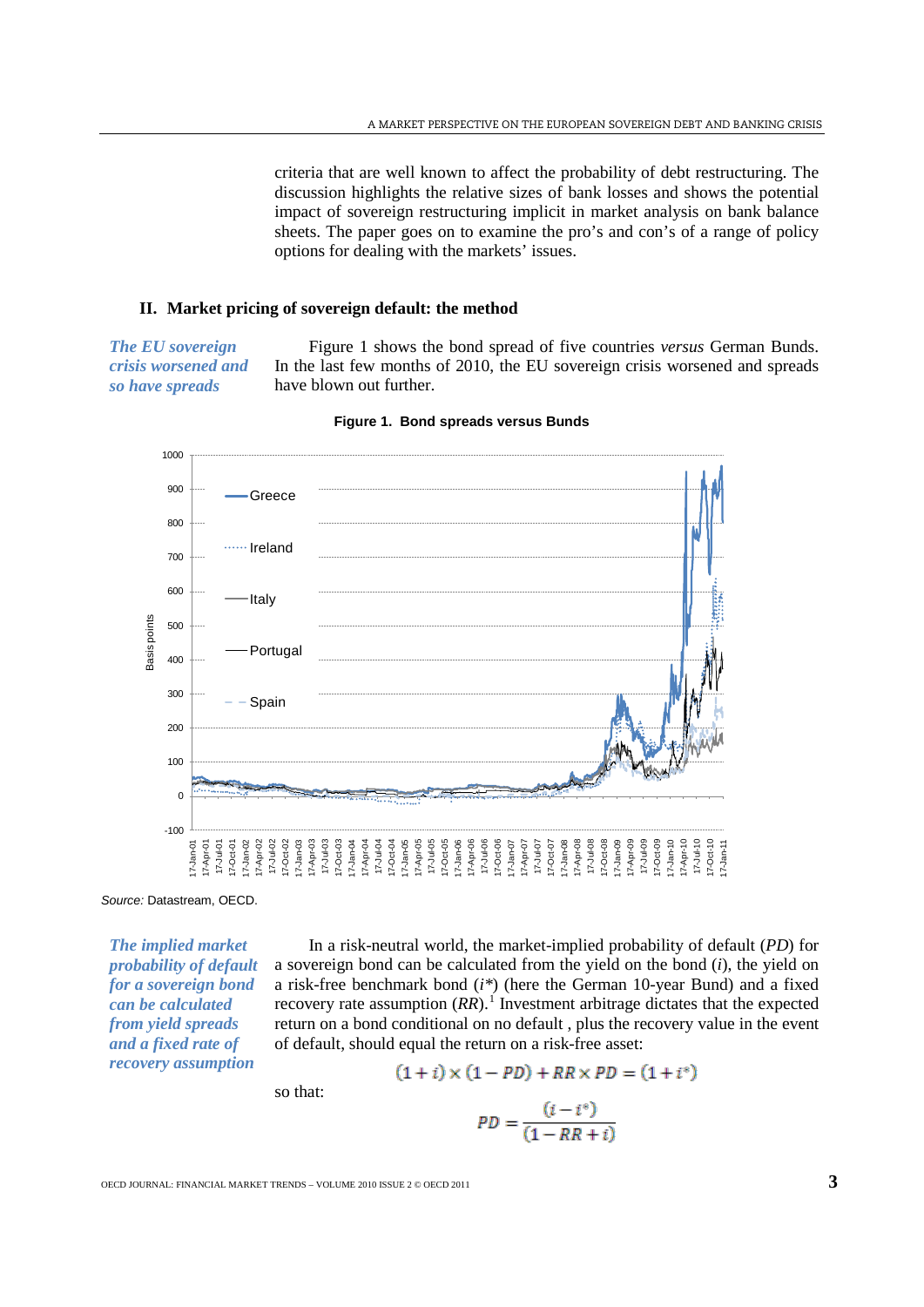#### *Recovery rates problem*

*History suggests that sovereign haircuts in a restructuring event can vary widely, suggesting a recovery rate of between 50% and 70%*

One immediate problem that arises in this calculation is that the collateral for a government bond is simply the good standing of the issuer based on its ability to tax its citizens and service its loans. For this reason, recovery rates cannot be measured in the same way as for a corporate bond. History suggests that sovereign haircuts in a restructuring event can vary widely. Authors from the IMF calculate Russian restructuring haircuts were in the range of 45%- 63%; Ukraine non-resident 30%-56%; Pakistan 31%; Ecuador 27%; Argentina 4[2](#page-26-1)%-73%; Uruguay external debt 13% and domestic 23%.<sup>2</sup> Taken together, these suggest on balance a post-default recovery rate of between 50% and 70%. Studies such as Swartz (2010) use 65%, which lies within the upper end of this range, and this study was reproduced by Citigroup (Buiter and Rahbari, 2010). Deutsche Bank (Becker, 2009) uses the 50%-70% range.

## *Other Problems of interpretation*

*Sovereign risk premia may have a number of components*

Another problem is that in the real world, actual defaults are fewer than market-driven default probability calculations would indicate. That is because market participants demand a risk premium – an excess return – compared to the risk-neutral rate, and that premium cannot be observed. This makes it difficult to use the above measure to imply the likelihood of actual defaults in the periphery of Europe or anywhere else. This risk premium on sovereign bonds may have a number of components:

- *Liquidity Liquidity:* Southern European bonds, for example, currently are not liquid, and bondholders need to be compensated for this risk. While the ECB is buying these bonds in the secondary market to support prices and provide liquidity, the spreads need to be very wide to induce buy orders from private market participants. But it is hard to disentangle liquidity risk from default risk. If there were not budgetary problems in the periphery of Europe, and high debt-service burdens, there would not be major liquidity problems. Indeed, Figure 1 shows that prior to the financial crisis, peripheral European spreads were very narrow; however, as growth fell and budget deficits ballooned, the risk of restructuring came into play and had a causal influence on the issue of liquidity. When economic performance deteriorates in this manner, market participants assign their own scenarios for default.
- *Contagion risk Contagion risk:* bonds can be affected by common factors. For example, a failure to meet payments on one series of a corporate bond may trigger cross-default clauses in the other bonds issued by the same company: creditors then participate in a restructuring to protect the value of bond issues not yet in default. In August 1998, Russia halted payments on its rouble-denominated sovereign bonds (GKO treasury bills), which were subsequently restructured. This led to sharp declines in the value of externally held Russian debt, and this was followed by an actual restructuring of MinFin3 Soviet-era debt, after a payment halt in May 1999. Post-Soviet era debt had also collapsed in value; some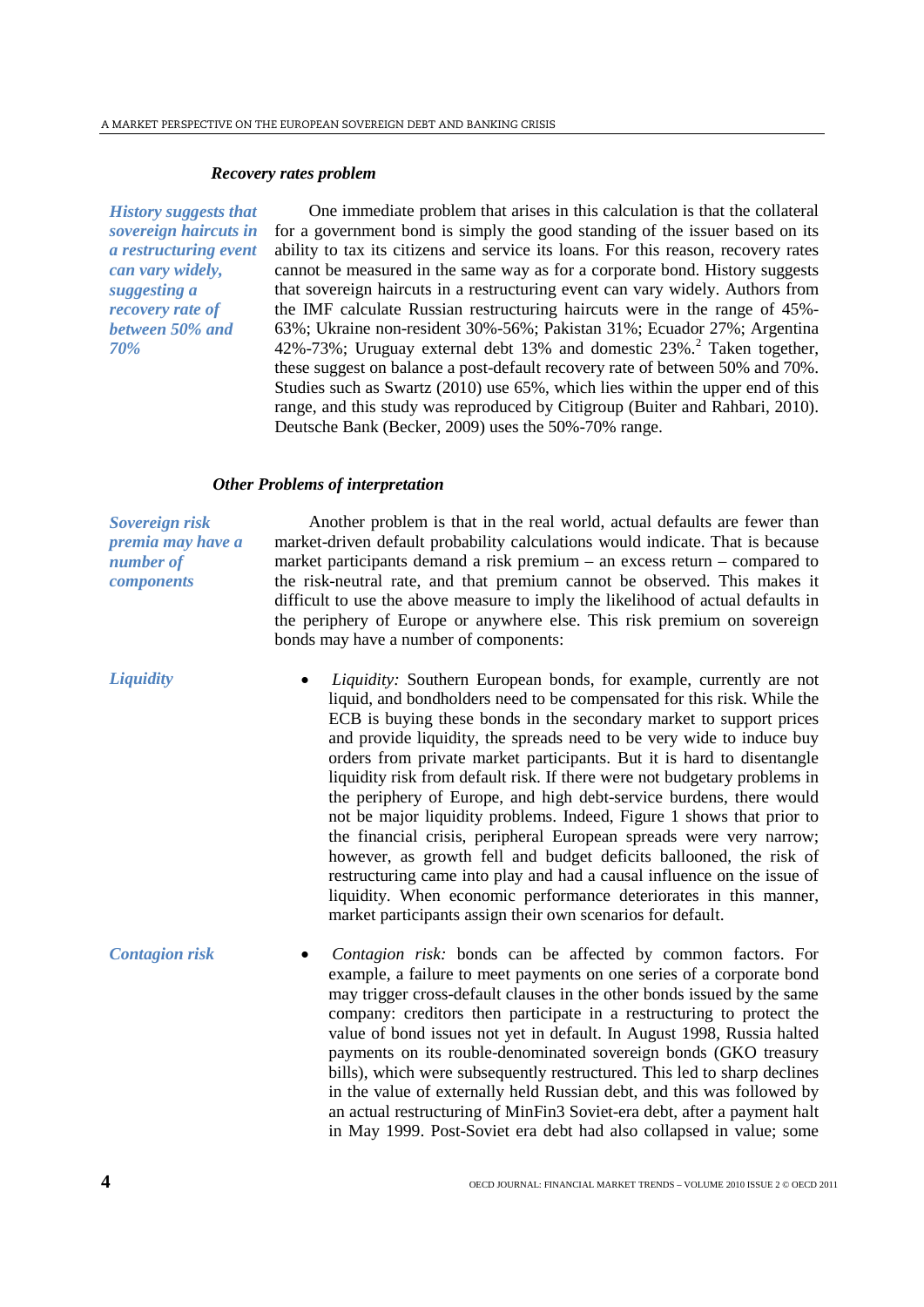(*e.g.* MinFin7 bonds) have subsequently recovered. However, it is difficult to judge these outcomes in an *ex ante* sense, and the pricing of default risk premia may in the end not be indicative of actual defaults on all debt securities subject to common risk factors. In the EU context, similar issues arise for investors because if one government restructures its debt, others may have an incentive to follow if they face similar fiscal and debt-service issues. A risk premium will be added by the market until either growth recovers and/or fiscal problems are rectified. In this sense, the pricing of the risk of default (based on market perceptions of contagion among European countries with budget difficulties) does not mean the probability of actual restructuring is as high as the risk-neutral calculation suggests.

*Risk premia are not constant* • *Time varying risk premia:* These risk premia can also not be assumed to stay constant over time, thus they cannot be used in a simple rule-ofthumb constant adjustment to the risk-neutral default probability measure based on spreads. Instead, these risk factors vary over time, and reflect the markets' perceptions of policy credibility and much more. This means that it is impossible to use the measures to estimate the absolute probability of default in any particular country. They may, however, provide some guidance on relative probabilities, particularly where common factors are driving the time varying risk premium.

# *Calculating the market's crude default probability surveillance indicator*

*Nevertheless, these calculations are used widely*

Nevertheless, these calculations are used widely in official circles as tools for financial market surveillance. An IMF study, for example, argues that: *'the estimated default probabilities can be used to enhance financial market surveillance work, as they are the basic ingredients for constructing vulnerability indicators, modeling credit risk and loss distributions, and stresstesting financial systems. Indeed, work along these lines has been done or is under progress at policy institutions worldwide'*. [3](#page-26-2) Deutsche Bank (Becker, 2009) calculated the market implied probability of default for Italy, Ireland, Greece, Spain and Portugal using 5-year and 10-year bonds and recovery rates in the 50%-70% range. In mid-2009 spreads were much lower than they are today, and for 10-year bonds these resulted in high single digit risk neutral default probabilities for Greece and Ireland and low single digits for the others. Swartz (2010) in a Council of Foreign Relations article produced the calculations for Greece, showing much higher default probabilities. These calculations were recently reproduced by Citigroup (Buiter and Rahbari, 2010) in a publication which is highly critical of a recent IMF study that argues the calculations are not at all likely to be repeated in the real world – that the risk of default in any advanced economy including the periphery of Europe is "unnecessary, undesirable and unlikely" (Cotarelli *et al.*, 2010).

The simplistic Deutsche Bank study calculations are reproduced for the four EU periphery countries in Figure 2, which are based on the spreads shown in Figure 1 and the 50%-70% recovery rate assumptions also used by Deutsche Bank. The Citigroup study points out that the calculation may indeed risk over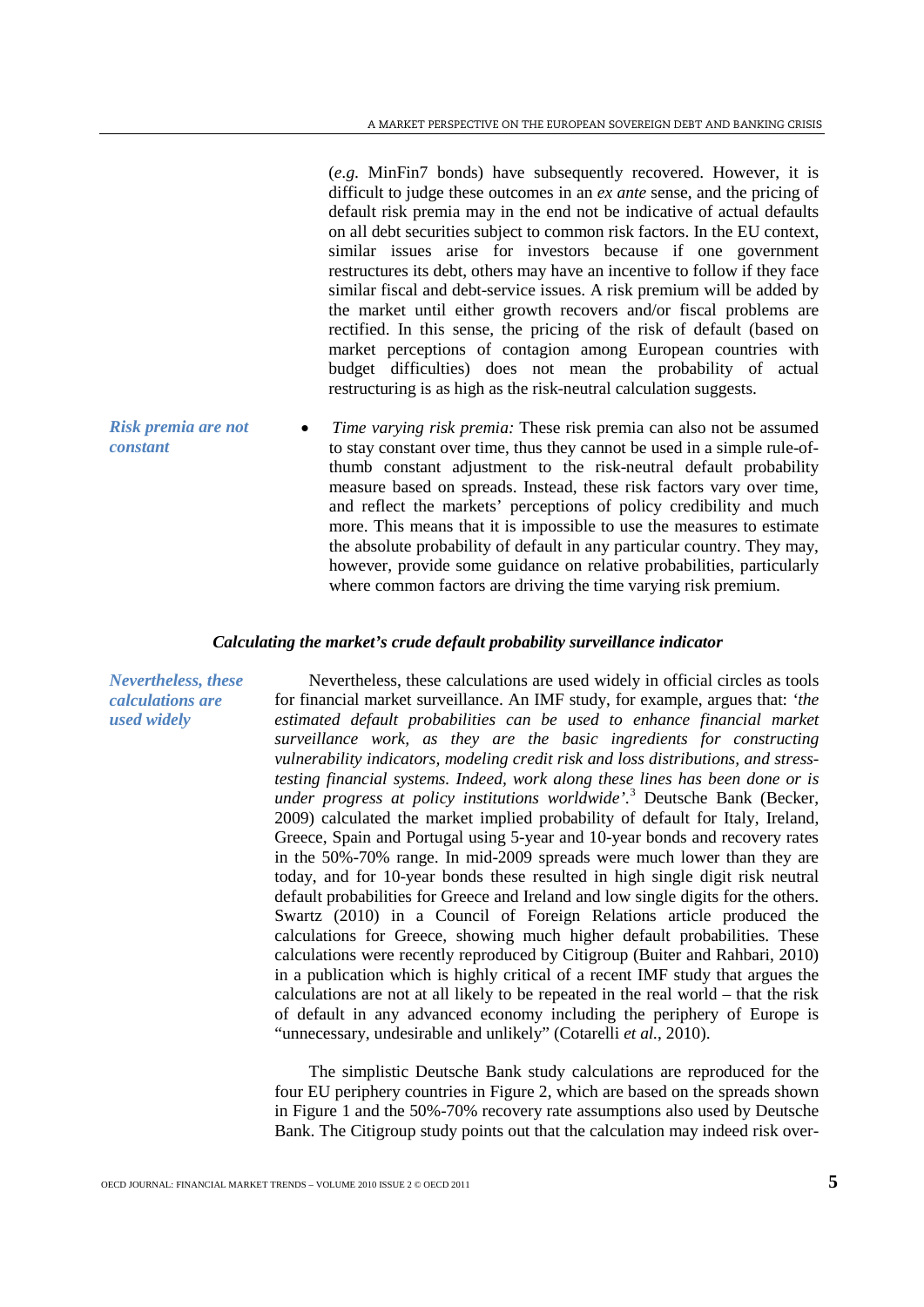estimating the probability of default at the present juncture due to the absence of a risk premium. But it cautions that the spreads in earlier years also massively underestimated the risk of sovereign bond problems, despite the presence of very large budget deficits back in 2004 in some of the countries analysed. By 2012, at the two-year point in the chart, the financial marketbased calculation implies different risk-neutral default rates for the four countries: Greece 28%-38%, Ireland 15%-21%, Portugal 12%-19% and Spain 7%-10%. These numbers rise over time, but these cumulated probabilities are based on the unlikely assumption that the spread would stay the same in each year.

**Figure 2. These updated financial market (studies by Deutsche Bank and many others) implied probabilities of default cannot be used to predict absolute default rates in the real world**



*Source:* OECD.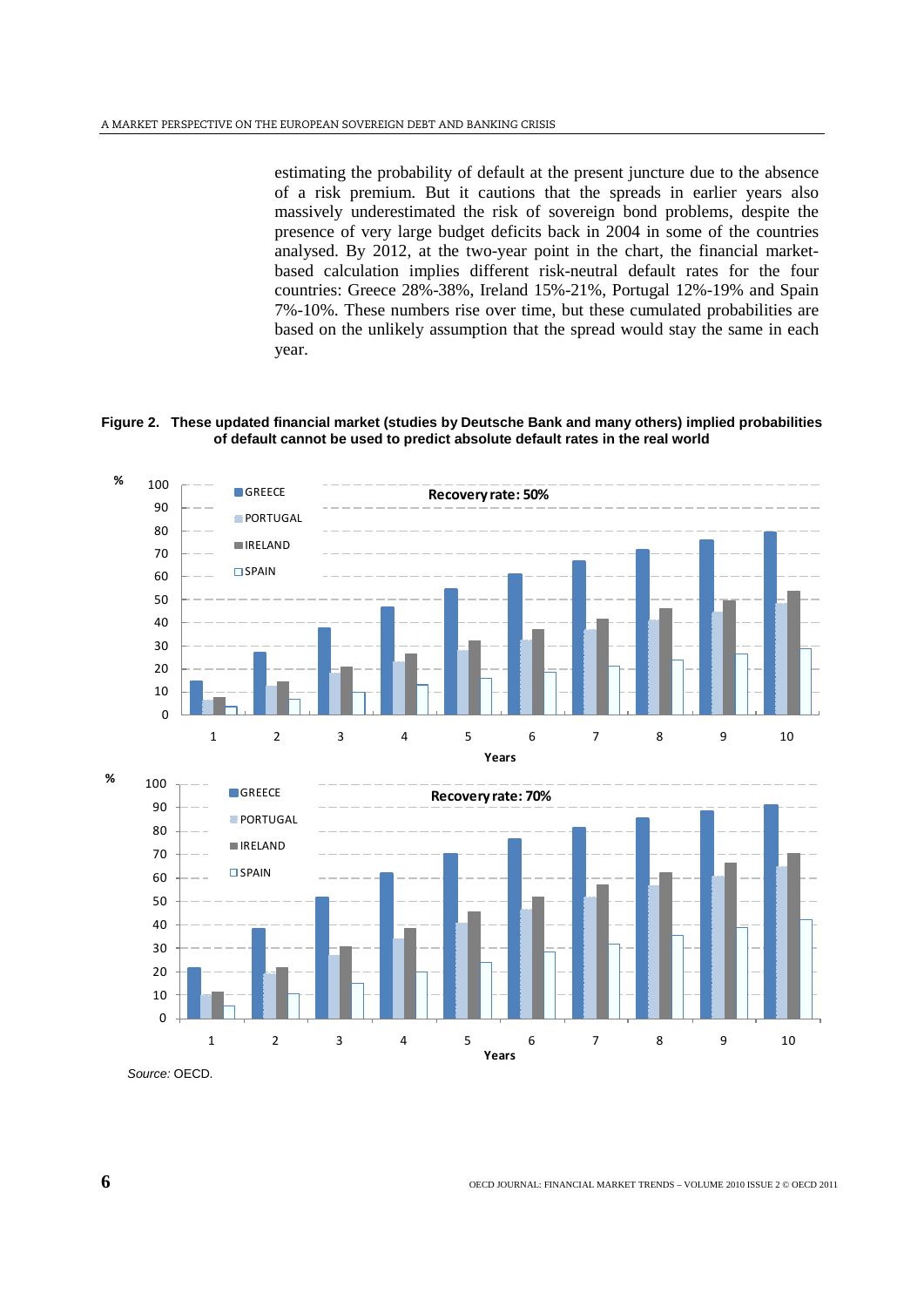*These calculations cannot predict the likelihood of defaults*

These calculations cannot, however, be taken as the absolute likelihood of defaults that we might see in the real world, and particularly in individual countries. As noted earlier, time varying risk premia also drive interest rate spreads. The current high levels of the probability calculations are signs of extreme market concerns in a world which is not risk-neutral (as the probability calculations assume). They mix together a risk-neutral probability of default and a market risk premium. There are major budget financing and banking system issues in many countries, and it is more instructive to look at this in more detail, rather than rely on simple market-based surveillance tools. After looking at these fundamental factors, and how they bear on five criteria that condition the likelihood of restructuring, it will remain to be seen whether the spread-based measure fairly reflects the relative (as opposed to absolute) probability of restructuring based on such deeper analysis.

## **III. The simple economics of fiscal adjustment**

*Public debt will be unsustainable whenever the primary budget surplus as a share of GDP does not offset the burden of debt service as the economy grows*

*More fiscal consolidation is required to achieve full stability of public debt by 2014*

*Markets still see a significant default probability*

A country's public debt will grow continually higher as a percentage of GDP *(i.e.* will be unsustainable) whenever the primary budget surplus as a share of GDP does not offset the burden of debt service as the economy grows. Formally, and ignoring currency effects on external debt holdings, debt will grow according to:

$$
\Delta d_t = -pb_t + \frac{(i_t - g_t)}{(1 + g_t)}d_{t-1}
$$

where *d* is public debt (*D*) as a share of GDP; *pb* is the primary budget balance as a share of GDP (*i.e.* it excludes debt service); *i* is the effective interest rate on the public debt,  $g$  is the rate of nominal economic growth, and  $t$  refers to time.

Based on OECD growth and deficit projections for the next two years (announced policies known by November 2010) and defaulting to the OECD cyclically-adjusted deficit and trend-growth thereafter, public sector debt would be expanding in an unsustainable manner for most countries. However, this is not the case for the countries shown in Figure 3, which have already implemented ambitious fiscal consolidation packages that go a long way toward slowing debt accumulation.<sup>[4](#page-26-3)</sup> While the debt rises sharply in the next few years, during the policy implementation phase, the trajectory flattens out after 2014.

The OECD forecasts go only to 2012, so the dashed lines show the consolidation required beyond that to achieve full stability of the public debt by 2014. The cumulative primary budget cuts from the end of 2009 as a percentage of GDP required to achieve this are shown in parentheses.<sup>[5](#page-26-4)</sup> The budget, debt-service and debt positions for the four countries associated with the Figure 3 debt outcomes (by 2014) are shown in Table 1.

Nevertheless, as noted earlier, a significant probability of default continues to be reflected in market yield spreads (particularly for Greece, Portugal and Ireland), notwithstanding these efforts.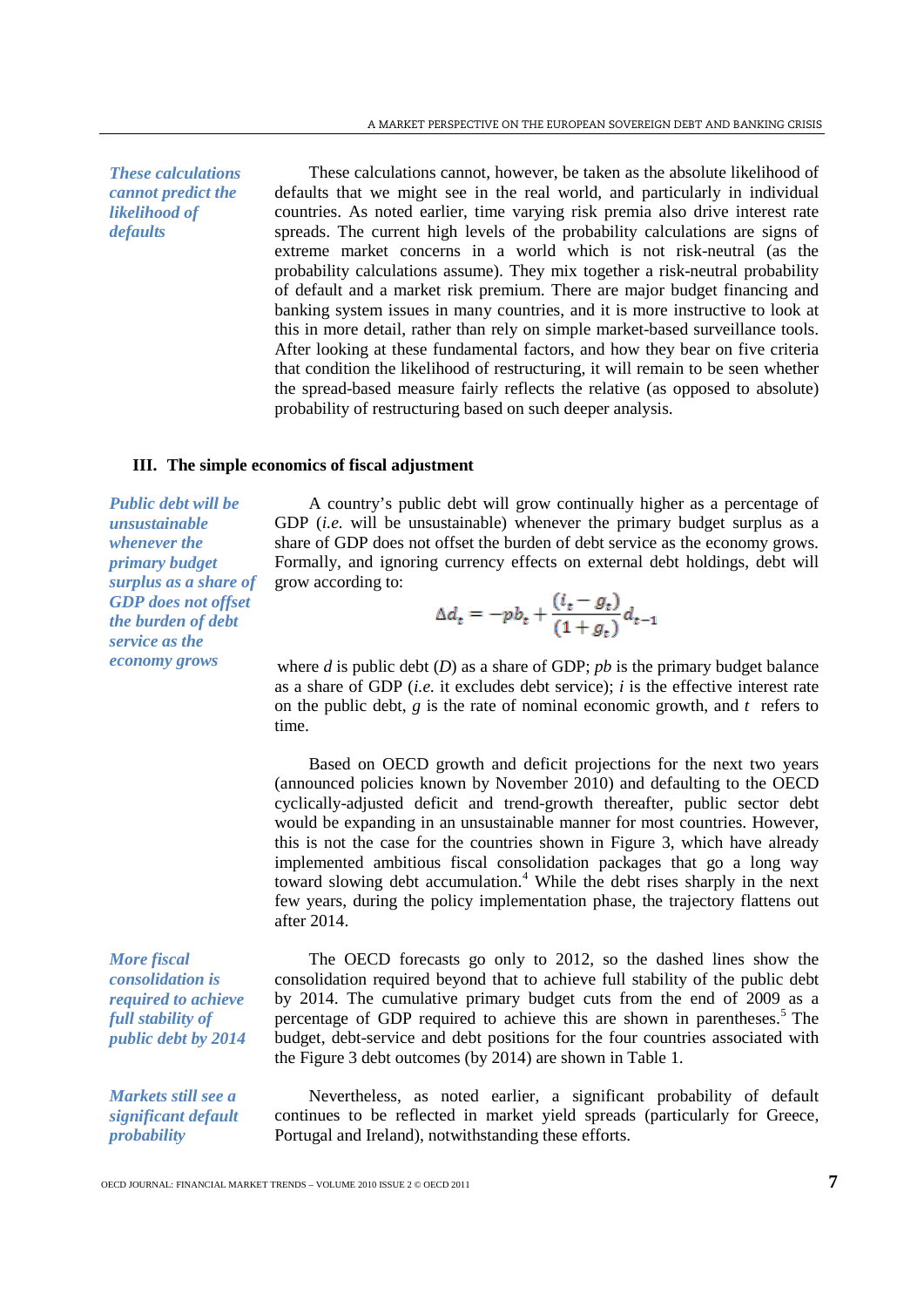

**Figure 3. Hypothetical debt scenarios**

*Note:* Values in parentheses show the cumulative primary budget cuts, as a percentage of GDP, needed to achieve a stable debt ratio by 2014 (the broken lines). The solid lines are based on known policies and projections to 2012 only.

*Source:* OECD, Datastream.

|      |                        | Greece              |          | <b>Ireland</b>         |                     |          |  |
|------|------------------------|---------------------|----------|------------------------|---------------------|----------|--|
|      | <b>Primary Balance</b> | <b>Debt Service</b> | Debt/GDP | <b>Primary Balance</b> | <b>Debt Servive</b> | Debt/GDP |  |
|      | % of GDP               | % of GDP            | %        | % of GDP               | % of GDP            | %        |  |
| 2009 | $-8.9$                 | 4.8                 | 120.2    | $-12.4$                | 1.8                 | 72.7     |  |
| 2010 | $-3.0$                 | 5.3                 | 129.2    | $-26.8$                | 5.5                 | 104.9    |  |
| 2011 | $-2.0$                 | 5.6                 | 136.8    | $-4.6$                 | 4.9                 | 112.7    |  |
| 2012 | $-1.0$                 | 5.6                 | 142.2    | $-1.7$                 | 5.7                 | 115.6    |  |
| 2013 | 0.0                    | 6.7                 | 144.7    | $-0.5$                 | 6.5                 | 117.8    |  |
| 2014 | 1.0                    | 7.2                 | 145.2    | 1.1                    | 7.0                 | 118.9    |  |
| 2015 | 2.0                    | 7.7                 | 144.8    | 1.1                    | 7.5                 | 119.8    |  |
|      |                        |                     |          |                        |                     |          |  |
|      |                        |                     |          |                        |                     |          |  |
|      |                        | <b>Spain</b>        |          |                        | Portugal            |          |  |
|      | <b>Primary Balance</b> | <b>Debt Service</b> | Debt/GDP | <b>Primary Balance</b> | <b>Debt Servive</b> | Debt/GDP |  |
|      | % of GDP               | % of GDP            | %        | % of GDP               | % of GDP            | %        |  |
| 2009 | $-9.8$                 | 1.4                 | 62.4     | $-6.5$                 | 2.8                 | 86.3     |  |
| 2010 | $-7.5$                 | 1.6                 | 72.2     | $-4.4$                 | 2.9                 | 92.9     |  |
| 2011 | $-4.6$                 | 1.8                 | 78.2     | $-1.3$                 | 3.7                 | 98.7     |  |
| 2012 | $-2.6$                 | 1.8                 | 79.6     | $-0.4$                 | 3.9                 | 100.6    |  |
| 2013 | $-1.6$                 | 2.4                 | 81.8     | 0.0                    | 4.8                 | 101.8    |  |

2015 -0.5 3.2 83.5 0.5 5.7 103.7

**Table 1. Hypothetical scenarios for budget-debt ratios** Primary budgets, debt service and debt/GDP

*Source:* OECD.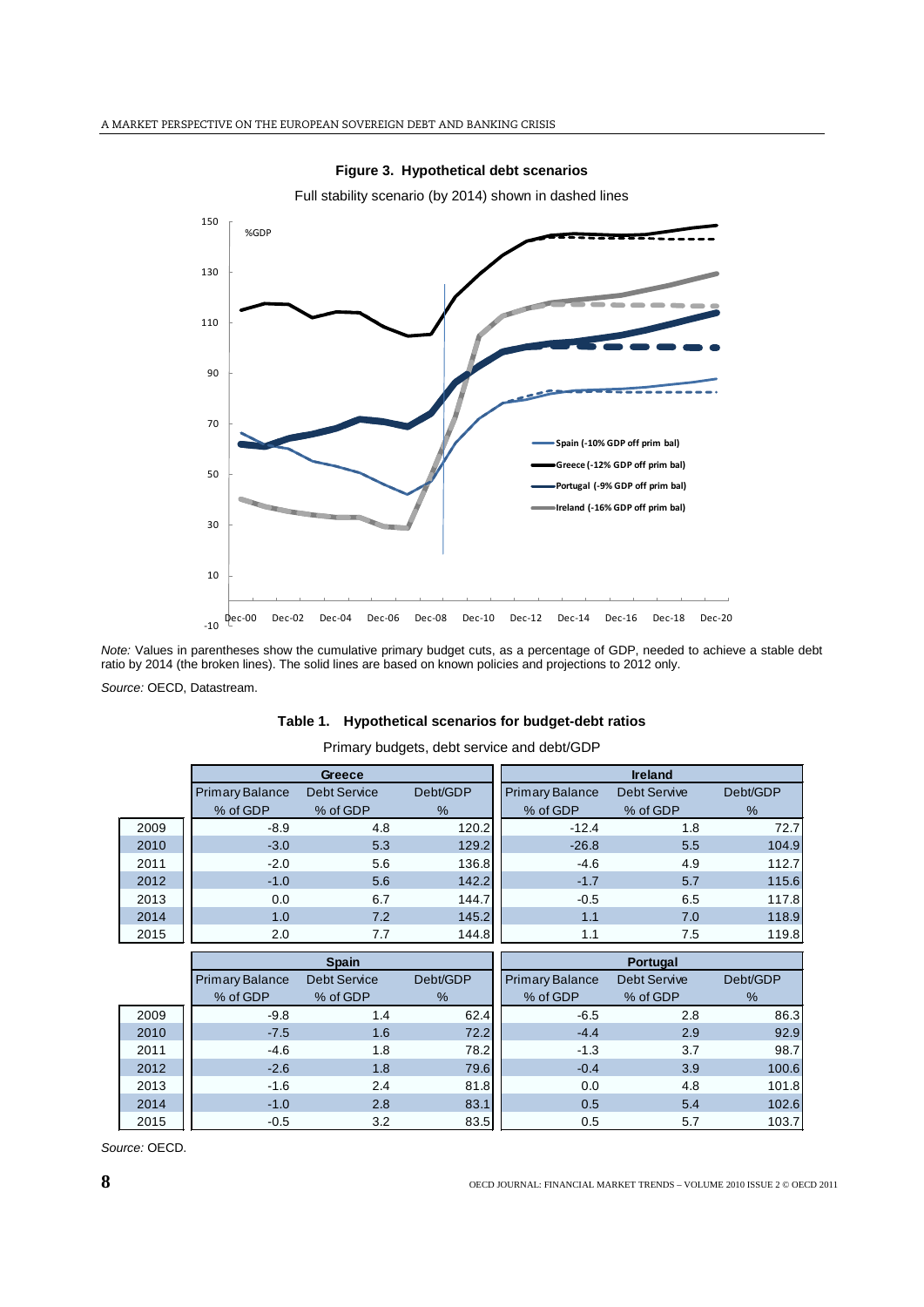#### *Policies to deal with unsustainable debt dynamics*

*There are a number of ways to deal with the problem of explosive debt scenarios*

The debt dynamics equation suggests a number of ways to deal with the problem of explosive debt scenarios:

• *Cutting spending and raising taxes* to bring the budget balance to the point where it offsets the debt-service burden, after allowing for the growth of the economy. Thus setting:

$$
pb_t = \frac{(i_t - g_t)}{(1 + g_t)} d_{t-1}
$$

- *Causing inflation to rise* a great deal, noting that here g refers to the nominal growth of GDP (i.e. the sum of real growth and inflation). Inflation surprises essentially reduces the real burden of the debt*.*
- *Carrying out structural reforms* to improve the real component of the rate of nominal growth (*g*). Labour market, pension and competition reforms will improve growth over the longer run.
- *Restructuring the level of outstanding debt*  $(d_{t-1})$ . By applying a haircut to the outstanding stock of debt, the debt service burden is reduced. Alternatively, the effective interest rate can be reduced by renegotiating the terms and conditions of the outstanding debt with the holders.<sup>[6](#page-26-5)</sup> The economic costs of doing this, however, can be to increase the likelihood of future exclusion from global capital markets, as well as credit rating downgrades that result in the bond issuer having to pay higher spreads. The main benefit is the ability to cut the debt-service burden to credible levels overnight, thereby making it easier for countries to achieve macro goals, including consistency with currencyunion constraints on fiscal policy and debt – such as those embedded in the Maastricht Treaty.

As EU monetary policy is in the hands of the ECB, the possibility of initiating an inflationary policy is not an option for the countries concerned. Were the ECB to carry out quantitative easing to the point where EU-wide inflation accelerated, this would benefit all European debt-service burdens; but it is not an immediate option for the crisis countries within Europe now.

With respect to structural reform, the OECD certainly favours: *(a)* policies to improve the functioning of labour markets, and the requirement in a currency union that labour mobility play a key competitiveness adjustment role; *(b)* the reform of EU pension systems, to ensure they are fully funded, which is essential to reduce the fiscal burden on future generations; and *(c)* addressing the structure of competition within Europe and the consistency of regulations and governance for improving efficiency.<sup>[7](#page-26-6)</sup> However, structural reform is likely to be a process the success of which will be measured in decades. The market tolerance for sovereign debt is unlikely to be improved by promises, of which there have been plenty, as the above market-implied probability-of-default calculations suggest.

*Inflation is not a policy tool for the countries concerned*

*The OECD favours labour market, pension and regulatory reforms that will not have an immediate effect*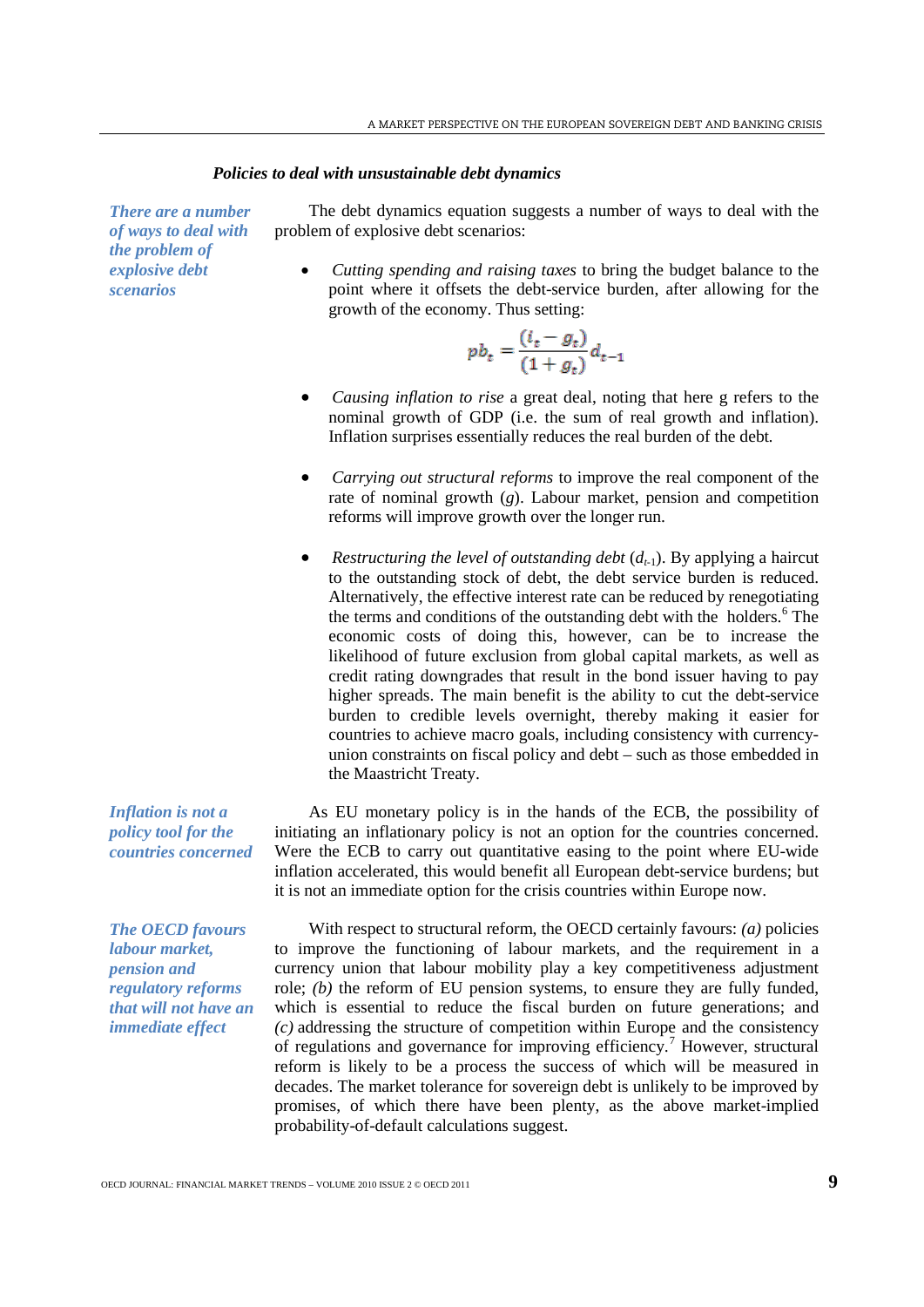*For the near term, the market is therefore focused on budget consolidation*

For the near term, therefore, the market is focused on budget consolidation: the plausibility of its success, on the one hand, and the temptation to default on the other. Governments in crisis countries have already embarked on policies of fiscal restraint, and lending-support packages are in place for the next three years to provide some breathing space for some of the countries. The market, however, is focused on 2014 and beyond, at which time the implied default probabilities rise to significant levels for Greece and Ireland, and also (though to a lesser extent) for Portugal.

# *When is restructuring attractive? Five criteria*

*Five criteria to judge whether debt restructuring is more likely* There are five criteria by which financial markets judge sovereign-debt restructuring as more likely: 1. The smaller the primary deficit: A relatively small primary deficit indicates the government has already taken significant steps to eliminate most or all of the primary deficit  $-$  it is living within its means – and going any further is likely to produce unpopular economic hardship. 2. The larger the initial stock of debt as a share of GDP. The larger the initial share, the more likely that the debt service burden in perpetuity will be too high; this is a permanent burden on taxpayers, and when a significant amount of debt is held by foreigners, this represents a real transfer abroad (and a widening gap between GDP and GNP). 3. The lower the chances of the government getting a bailout from other countries. 4. The lower the need for the government to return to the capital markets for funding (when support packages are in place), since the markets may refuse to roll over and fund new debt. 5. The lower the amount of sovereign debt held by domestic banks, since the losses on such debt could add to banking-sector problems.

Figure 4 shows a projection of the primary balance and the debt-service burden for the four countries, from 2009 to 2015. The unusual (leftward) move by Ireland toward a deteriorating fiscal deficit is related to budget transfers for bailing out the banks. The EU averages are indicated by the straight dashed lines.

In terms of the first two criteria, all four countries will have attained a very small primary deficit by 2012, markedly less than the EU average. But after that year, the debt levels rise and the higher marginal borrowing rates begin to kick in, putting the debt-service burden on a steeper upward trajectory. The debt-service burden then rises sharply above the EU average for two of the countries (Greece and Ireland), moderately above it for Portugal, and not above it at all for Spain.

*Judged by primary surplus and debt criteria, marketbased default probabilities appear to be quite rational*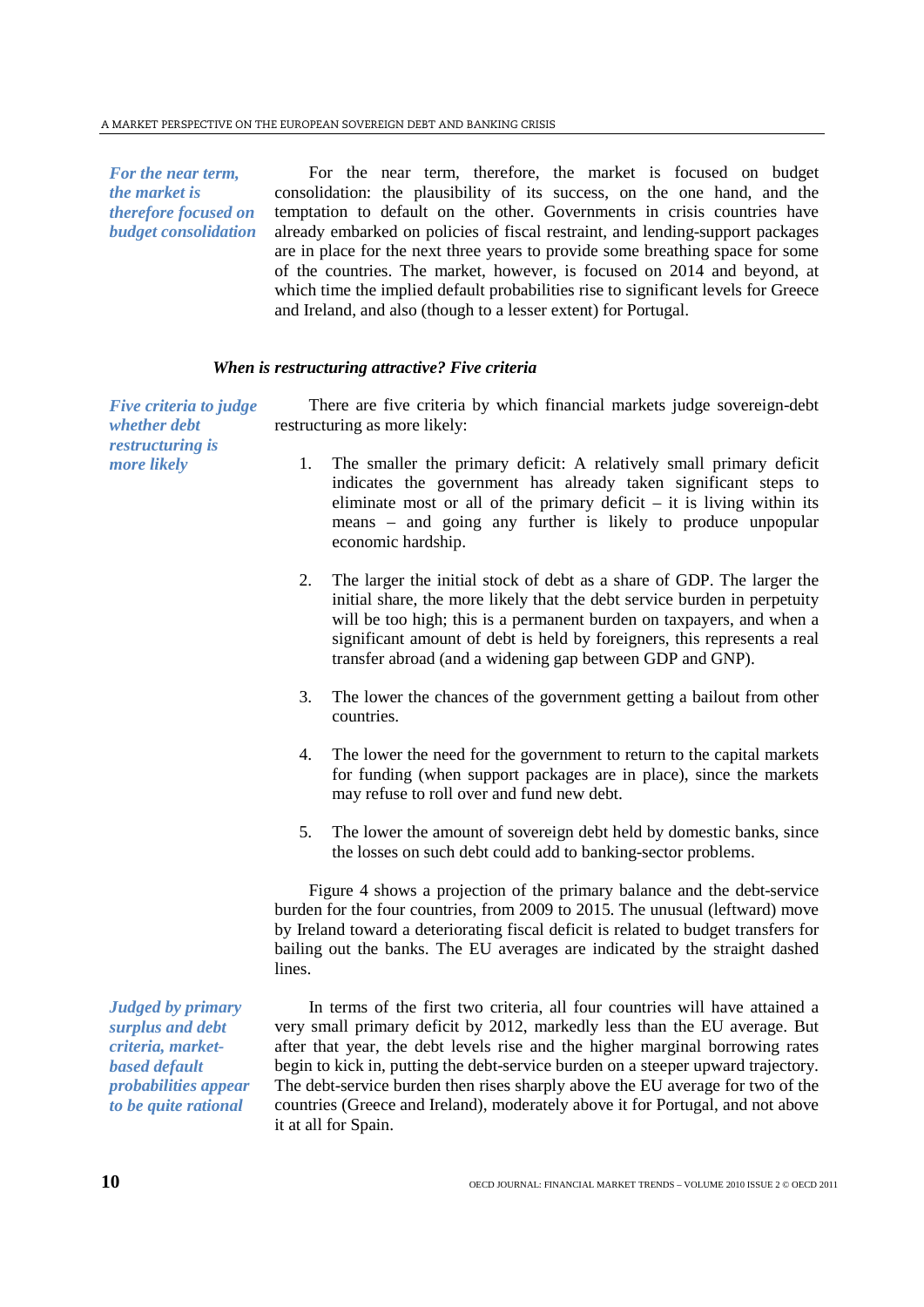

**Figure 4. Projections of primary balance and debt-service burden**

*Source*: OECD.

In terms of the third and fourth factors affecting the attractiveness of restructuring haircuts, the markets have certainly been given a very clear picture.

- The Maastricht Treaty explicitly rules out national fiscal bailouts no EMU country is responsible for the debt of any other; and the ECB is explicitly precluded from budget financing (participating in the primary (new-issues) market for government debt; it may only trade in the secondary market).
- The Stability and Growth Pact (SGP) requires all euro area countries to achieve debt/GDP ratios of 60% and budget deficits not exceeding  $3\%$  of GDP. $^8$  $^8$

In the last several months of 2010, the governments of the EU made it very clear that there will be no bailouts (other than loan facilities), raising the likelihood of default in countries where the other conditions are present. Explicit loan packages have been made available to Greece and more recently to Ireland, with both IMF and EU involvement. The European Financial

*The Maastricht Treaty explicitly rules out national fiscal bailouts*

*The Stability and Growth Pact (SGP) imposes fiscal limits* 

*"No-bailout" conditions raise the likelihood of default*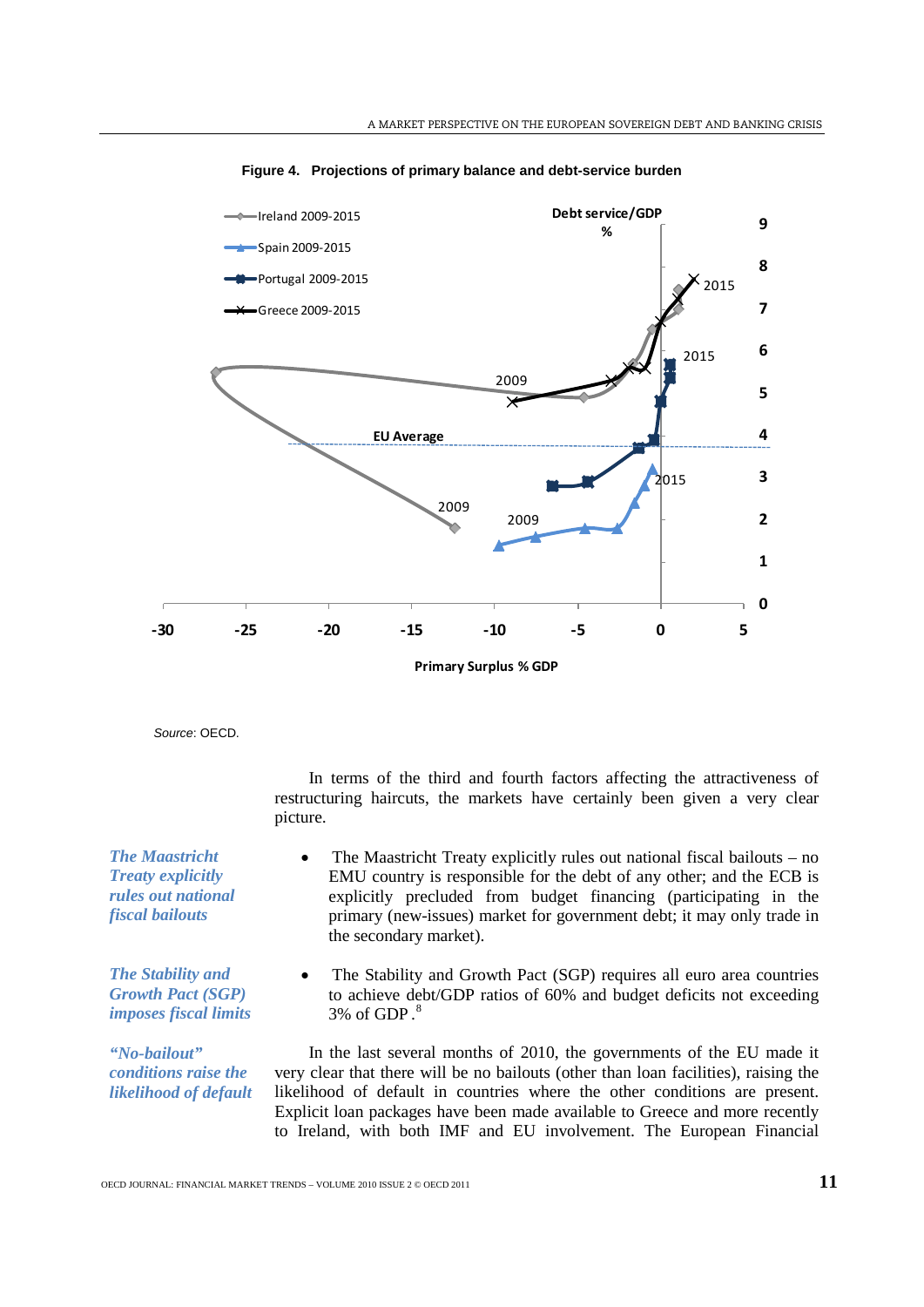Stability Facility (EFSF) has been set up, with a remit to be able to issue debt guaranteed by EMU members in order to lend to governments directly, to a limit of €440bn, until mid-2013, so in principle all four countries could avoid going to the market before then, making a restructure more likely. Spain and Portugal, however, have thus far remained subject to the discipline of going to the market (lowering the chance of restructures).

*Markets seem to be focused on some action prior to mid-2013*

In terms of the first four criteria, the markets seem to be focused on some action prior to mid-2013, after the bulk of deficit-cutting has been achieved (by 2012) and while support-lending is still in place, but before debt levels reach their worst point. While Spain will also have achieved a small primary deficit by 2012, its debt level prior to the crisis was much lower, and its debt-service burden rises only to match the EU average by the time its debt situation has stabilised in 2015. Furthermore, Spain has no IMF/EU support package, *i.e.* it has an on-going need to borrow in the markets to fund itself, which according to the fourth criterion, would make it less likely to restructure.

*The impact of sovereign-debt haircuts on banks' holdings might exacerbate their solvency problems*

The fifth criterion concerns the impact of sovereign-debt haircuts on banks' holdings, which might exacerbate banks' solvency problems. This is examined in the next section. Two-way causation via feedback effects is an important issue here. Many EU banks are short of capital and (particularly where liabilities have been guaranteed) governments have been forced to make large fiscal transfers, causing public-sector deficits and debt levels to rise.

#### **IV. Bank vulnerabilities and potential feedback on fiscal deficits**

*EU stress tests have not fully allayed concerns, and the tests' inability to subject the system to a reasonable amount of stress that would require new capital has already been surpassed by events*

The EU stress tests of June 2010 did not fully allay concerns about bank losses and fiscal interplay. The stress-tested sovereign shock, for example, left out the bulk of holdings in the banking book.<sup>[9](#page-26-8)</sup> Blundell-Wignall and Atkinson (2010) point out that, excluding the sovereign shock, many of the 91 banks included did not generate enough write-offs or other adverse pressures to lead to actual losses. Most of the losses (*i.e.* impairments to the banking book and losses to the trading book) were covered by income. In other cases, net losses were small (the main exceptions being the Spanish *cajas*, small Spanish banks, Royal Bank of Scotland, ABN/Fortis, Hypo Real Estate, Dexia and two large Irish banks). Only 7 of the 91 banks failed the test (falling below 6% Tier 1 capital). However, the test shed virtually no light on the adequacy of capital to serve as a buffer to absorb losses, since this was not actually tested. For the system as a whole, and individually for most of the banks', Tier 1 capital actually rises in the adverse scenario. Since the scenario is designed with a constant balance sheet assumption, it is unclear what is being tested besides the sensitivity of regulatory constructs. If capital rises as income exceeds losses, while the balance sheet is otherwise unchanged, a sensible capital ratio should rise. But the Tier 1 ratio actually falls by 0.7% for the system as a whole, entirely due to the rise in risk weights. This largely reflects the pro-cyclical features introduced in Basel II, which raise risk-weighted assets by EUR 824bn. This inability to subject the system to a reasonable amount of stress that would require new capital has already been surpassed by actual events.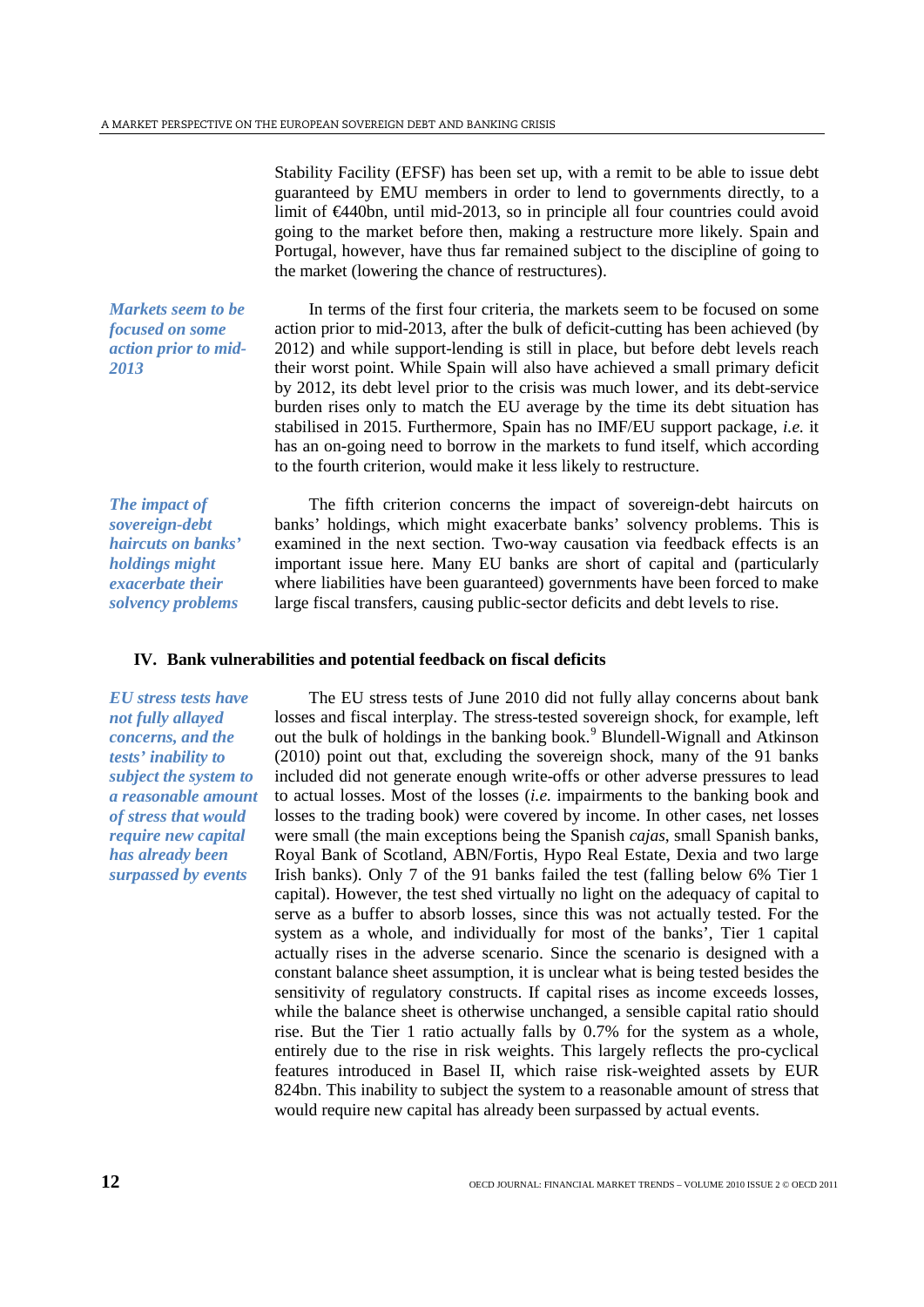*European banks are less-well capitalised than US banks, partly due to the absence of a leverage ratio requirement in Europe*

*More transparency about the real situation at EU banks would help allay concerns*

European banks are less-well capitalised than US banks. This is in part due to the absence of a leverage ratio requirement in Europe, where authorities instead rely on the Basel system, which applies capital requirements only to Risk-Weighted Assets (RWA) without any reference to the ratio of RWA to total assets (TA) in banks. EU banks systematically reduced the share of RWA to TA by a variety of techniques prior to the crisis and raised leverage commensurately to very high levels. RWA of the 91 stress-tested banks amounts to only 40% of TA (and much less than this in some large systemically important EU financial institutions).<sup>[10](#page-26-9)</sup>

More transparency about the real situation at EU banks would help allay concerns in the financial markets. Just as the financial markets are factoring in the risk of restructuring for sovereign bonds, the prices of bank-debt certificates in the secondary market have again begun falling, particularly in Ireland and Spain, where the housing crises may have exacerbated pressures on banks.<sup>[11](#page-26-10)</sup> This is especially the case for the Bank of Ireland and Allied Irish, and (though to a much lesser extent) for the *cajas* and small Spanish/Portuguese banks (see Figures 5 and 6).





*Source:* Datastream, OECD.

*The market has become increasingly concerned that Irish and Spain banks may require further capital injections* 

The market has become increasingly concerned that banks in Ireland and Spain may require further injections of capital to offset housing-related losses that were not picked up by the stress test. At the same time, the exposure of some banks in all four countries to market fears regarding a restructuring of sovereign debt would likewise require an increase in capital to act as a shock absorber. Both sets of fears may have some potential to impact fiscal policy (as has already been the case recently in Ireland).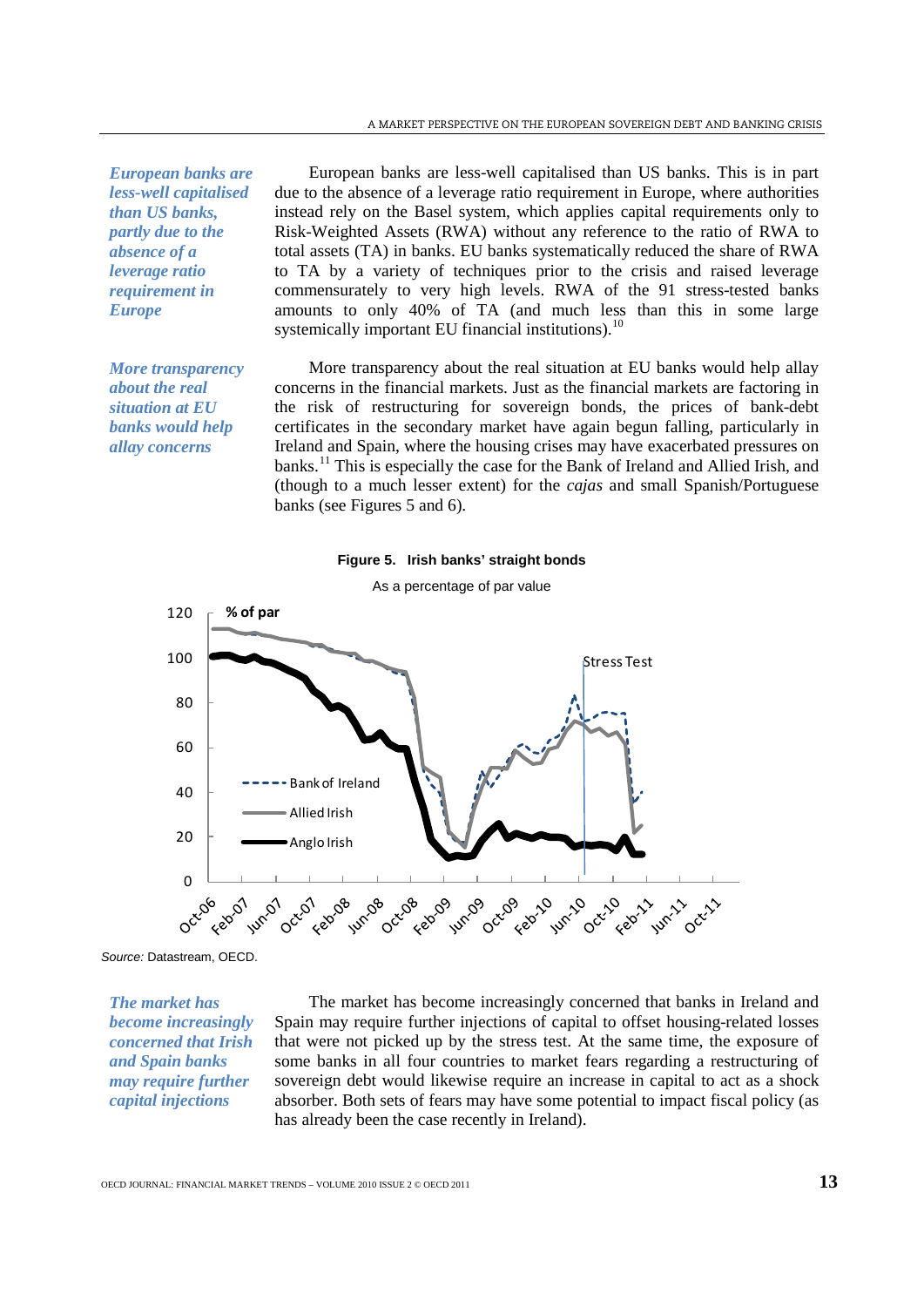

**Figure 6. Iberian banks' straight bonds** As a percentage of par value

*Source:* Datastream, OECD.

## *Market arithmetic for Spain*

*Spanish banks may need to raise more capital; their substantial exposure to sovereign debt makes sovereign restructuring less likely*

At the start of 2010, the Spanish banking system had minimum required capital of around €168bn, and actual capital of €195bn. This suggests a capital buffer of  $\in \mathbb{Z}$ 7bn. Moody's loss estimate (in November 2010) was  $\in \mathbb{Z}$ 76bn, of which they suggest that about half has been recognised. This suggests that Spanish banks would need to raise more capital. Markets are concerned about the possibility that losses could be larger than these estimates due to weakening property prices, including commercial property – an issue that reduces transparency about the true position of banks. At the same time the situation is very heterogeneous, with two large Spanish banks having a large share of the profits and less legacy non-performing loans to deal with, while some of the smaller players may face greater difficulties. At the same time, there is a quite substantial exposure to sovereign debt – a 30% haircut on sovereign debt would add another €63bn to banks' capital needs. According to the fifth criterion concerning the likelihood of sovereign-debt haircuts, discussed above, this would substantially reduce the chance of debt restructuring. This may be one of the reasons that the markets give this possibility a relatively low probability at present.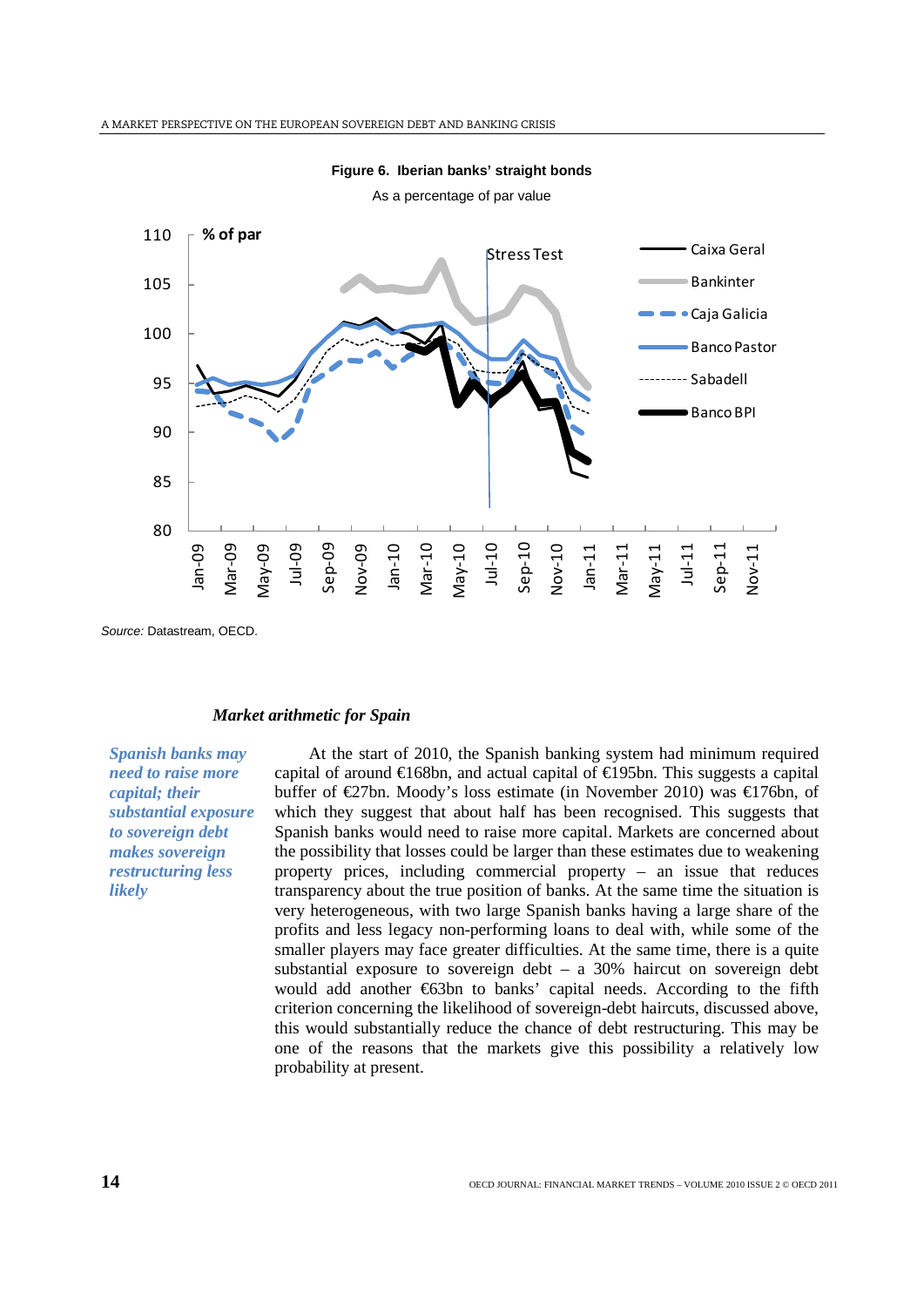| <b>Assets</b>                        |         | <b>Liabilities</b>                       |        |
|--------------------------------------|---------|------------------------------------------|--------|
|                                      |         | Deposits banks                           | 524.1  |
| Loans                                | 2691.6  | <b>Other Deposits</b>                    | 1863.5 |
| Debt                                 | 505.2   | Debt certificates & bonds                | 648    |
| (of which sov. exp.: GR, PT, ES, IE) | 211.1   | Other fair value (incl. derivatives etc) | 476.9  |
| Other                                | 543.9   | Equity                                   | 228.2  |
| <b>Total</b>                         | 3740.7  | <b>Total</b>                             | 3740.7 |
|                                      |         |                                          |        |
| Income & Impairment                  |         | <b>Memo Items</b>                        |        |
|                                      |         | <b>RWATA</b>                             | 0.56   |
| Operating profits                    | 64.2    | Tier 1 ratio                             | 0.093  |
| Provisions                           | $-2.5$  | Required capital                         | 167.6  |
| Impairement                          | $-40.3$ | Actual capital                           | 194.8  |
| Profit Before Tax                    | 22.8    | Moodys Nov 2010 loss estimate (loans)    | 176    |

# **Table 2. Spanish banking sector at the start of 2010** Euro (billion) and ratios

*Source:* ECB, Moody's, OECD.

## *Market arithmetic for Ireland*

*Irish banks' capital buffers are small; their small exposure to sovereign debt makes sovereign restructuring more likely*

The Irish banking sector had minimum required capital of  $\epsilon$ 1bn and actual capital of €63bn at the start of 2010, suggesting a buffer of €12bn. The official estimate for losses (in November 2010) was  $\epsilon$ 85bn.<sup>[12](#page-26-11)</sup> This amount is large relative to GDP, and the banks' operating profits aren't large enough to cover this over any reasonable period. At the same time, the banks' exposure to sovereign debt is fairly small. In terms of criterion 5 mentioned earlier, this increases the likelihood of a sovereign-debt restructuring, according to market reasoning.

#### **Table 3. Irish banking sector at the start of 2010**

Euro (billion) and ratios

| <b>Assets</b>                        |         | <b>Liabilities</b>                      |        |
|--------------------------------------|---------|-----------------------------------------|--------|
|                                      |         | Deposits banks                          | 283.1  |
| Loans                                | 772.2   | <b>Other Deposits</b>                   | 313.4  |
| Debt                                 | 150.9   | Debt certificates & bonds               | 205.2  |
| (of which sov. exp.: GR, PT, ES, IE) | 6       | Other fair val (incl. derivatives etc)  | 473.4  |
| Other                                | 416.1   | Equity                                  | 64.1   |
| <b>Total</b>                         | 1339.2  | <b>Total</b>                            | 1339.2 |
|                                      |         |                                         |        |
| Income & Impairment                  |         | <b>Memo Items</b>                       |        |
|                                      |         | <b>RWATA</b>                            | 0.48   |
| Operating profits                    | 10.7    | Tier 1 ratio                            | 0.098  |
| Provisions                           | $-0.1$  | Required capital                        | 51.4   |
| Impairement                          | $-34.4$ | Actual capital                          | 63.0   |
| <b>Profit Before Tax</b>             | $-24$   | Official Nov 2010 loss estimate (loans) | 85     |

*Source:* ECB, OECD.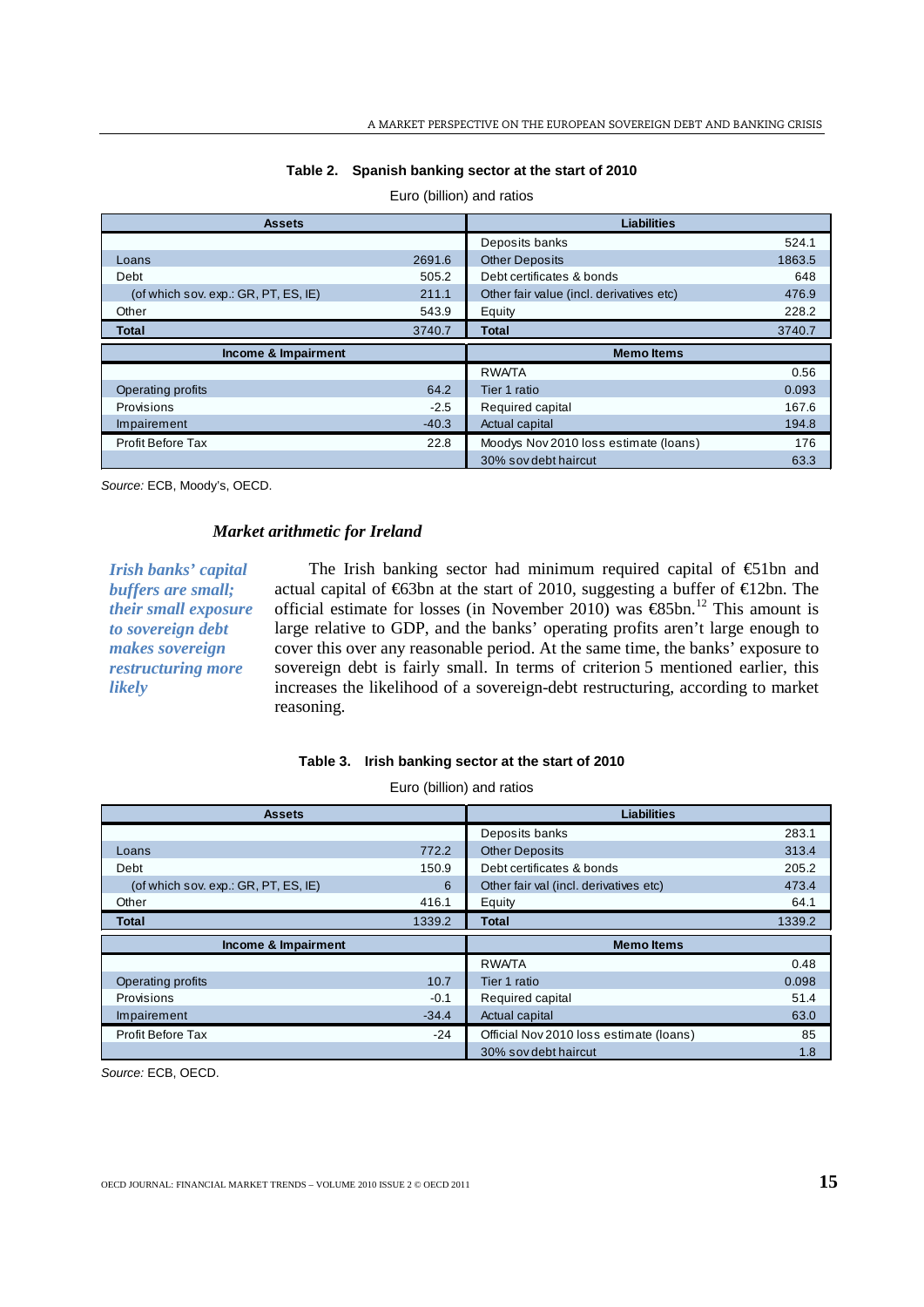*The market believes that banks' debt instruments may need to bear some of the burden in order to relieve budget pressures*

The government has raised the capital requirements of the Bank of Ireland (BOI), Allied Irish (AIB), EBS Building Society and Irish Life and Permanent (ILP) to a new minimum of 10.5% core Tier 1 capital, and over-capitalisation of at least 12% by the end of February 2011, in order to cover further potential losses. This compares to the 9.8% on which the required capital is based in Table 3. This suggests on-going risk to the budget with respect to support for the banking system affecting the market assessments of restructuring via the first and second criteria above (the size of the primary deficit and debt as a share of GDP). The market probably believes that, ultimately, the bank debt instruments will need to bear some of the burden of relieving government budget pressures. This may be one of the reasons why some banks' bond prices, too, have begun to fall.

# *Market arithmetic for Greece*

*Exposures to sovereign debt indicate that a haircut could be difficult for banks to absorb*

The Greek bank sector had required capital of  $\epsilon$ 23bn at the start of 2010 and actual capital of  $\bigoplus$ 1bn, suggesting a buffer for absorbing losses of  $\bigoplus$ bn. Estimates of bank losses for 2010 are not taken into account, but the exposure to sovereign debt of €61bn means that a 30% haircut would be difficult for banks to absorb. On the fifth criterion, this argues against such a haircut. On the other hand, Greek debt is at the highest level of the four countries considered, and the market gives Greece the highest probability of a restructuring.

#### **Table 4. Greek banking sector at the start of 2010**

Euro (billion) and ratios

| <b>Assets</b>                        |        | <b>Liabilities</b>                     |          |  |
|--------------------------------------|--------|----------------------------------------|----------|--|
|                                      |        | Deposits banks                         | 65.9     |  |
| Loans                                | 370.3  | <b>Other Deposits</b>                  | 276.5    |  |
| Debt                                 | 68.7   | Debt certificates & bonds              | 50.7     |  |
| (of which sov. exp.: GR, PT, ES, IE) | 61.4   | Other fair val (incl. derivatives etc) | 63.4     |  |
| Other                                | 51.1   | Equity                                 | 33.6     |  |
| <b>Total</b>                         | 490.1  | <b>Total</b>                           | 490.1    |  |
| Income & Impairment                  |        | <b>Memo Items</b>                      |          |  |
|                                      |        | <b>RWATA</b>                           | 0.58     |  |
| Operating profits                    | 7.1    | Tier 1 ratio                           | 0.108    |  |
| Provisions                           | $-1.4$ | Required capital                       | 22.7     |  |
| Impairement                          | $-4.4$ | Actual capital                         | 30.7     |  |
| <b>Profit Before Tax</b>             | 1.4    | Nov 2010 loss estimate (loans)         | $\Omega$ |  |
|                                      |        | 30% sov debt haircut                   | 18.4     |  |

*Source:* ECB, OECD.

# *Market arithmetic for Portugal*

*No buffer to absorb losses; small sovereign debt exposure*

Required and actual capital positions suggest Portuguese banks have no buffer to absorb losses, but bank exposure to periphery sovereign debt is small in aggregate. According to the fifth market criterion, this should increase the likelihood of restructuring in market calculations, on fiscal grounds.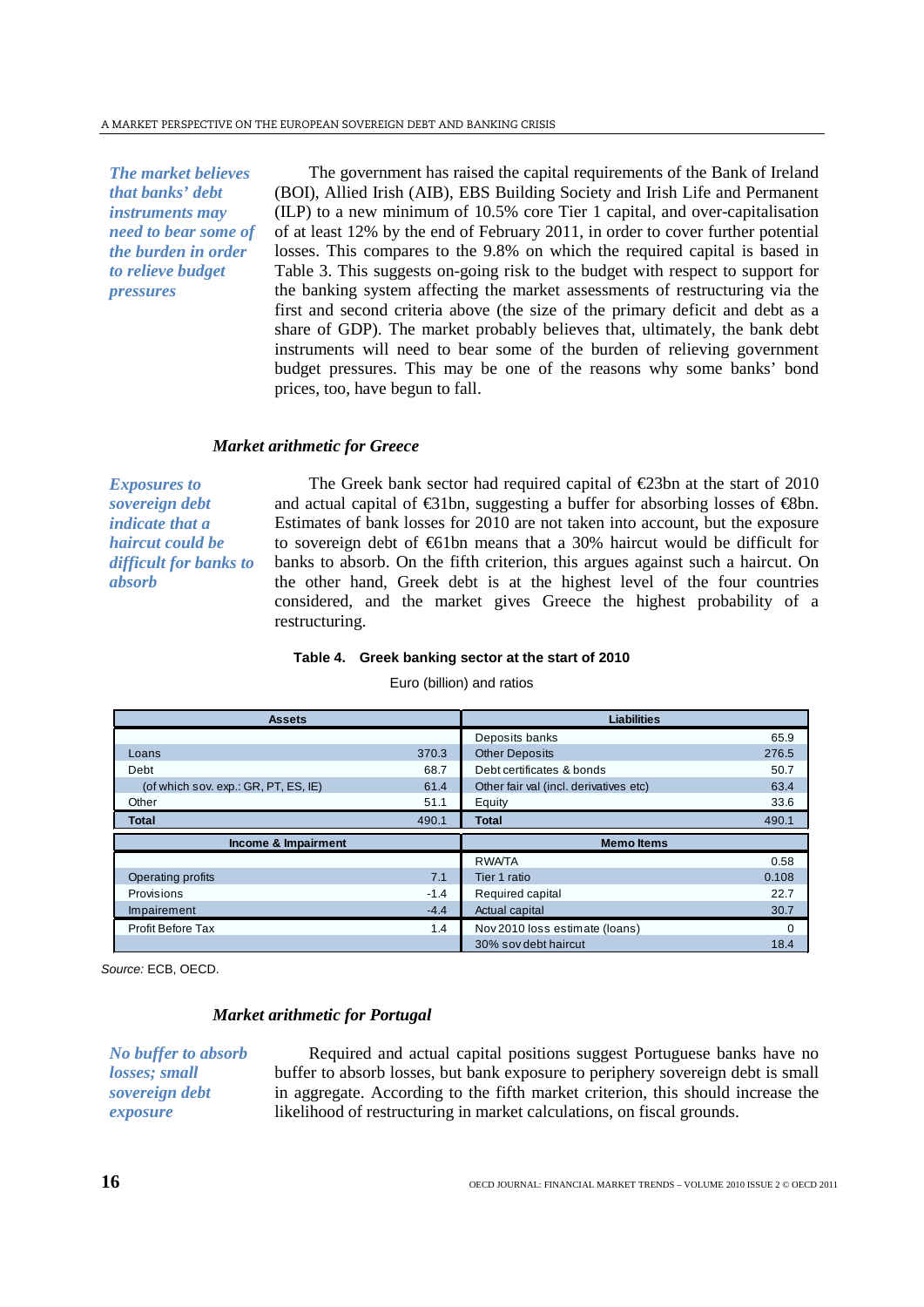| <b>Assets</b>                        |               | <b>Liabilities</b>                     |          |  |
|--------------------------------------|---------------|----------------------------------------|----------|--|
|                                      |               | Deposits banks                         | 74.7     |  |
| Loans                                | 387.6         | <b>Other Deposits</b>                  | 218.2    |  |
| Debt                                 | 67.4          | Debt certificates & bonds              | 116.9    |  |
| (of which sov. exp.: GR, PT, ES, IE) | 16.6          | Other fair val (incl. derivatives etc) | 69.3     |  |
| Other                                | 55.8          | Equity                                 | 31.7     |  |
| <b>Total</b>                         | 510.8         | <b>Total</b>                           | 510.8    |  |
| Income & Impairment                  |               |                                        |          |  |
|                                      |               | <b>RWATA</b>                           | 0.65     |  |
| Operating profits                    | 5.9           | Tier 1 ratio                           | 0.078    |  |
| Provisions                           | 0.4           | Required capital                       | 26.6     |  |
| Impairement                          | 3.5           | Actual capital                         | 25.9     |  |
| <b>Profit Before Tax</b>             | $2.2^{\circ}$ | Nov 2010 loss estimate (loans)         | $\Omega$ |  |
|                                      |               | 30% sov debt haircut                   | 4.98     |  |

#### **Table 5. Portuguese banking sector at the start of 2010**

Euro (billion) and ratios

*Source:* ECB, OECD.

#### *Bank exposure to known holdings of sovereign debt*

*Not averages, but outlier cases are important in assessing risk of financial crises* As noted in Blundell-Wignall and Slovik (2010), bank exposures to sovereign debt are not evenly distributed:<sup>[13](#page-26-12)</sup> Buiter and Rahbari (2010) have *Results of implied haircuts* recently pointed out that average exposures to sovereign debt don't matter: Averages give little information about specific banks' capital needs, housing related losses, pre-tax income and holdings of government debt, which all differ widely. It is the outlier cases that are important in assessing the risk of financial crises. If the issue is to be properly managed by policy makers it is critical to focus on individual banks. A major lesson of the crisis was that failures of systemically important financial institutions led to counterparty and contagion effects that had widespread cross-border implications. Banks for which losses by the implied haircut would exceed 5% of their Tier 1 capital are shown in Tables 6 and 7. Only the 91 banks for which EU Stress Test information are available are considered.<sup>[14](#page-26-13)</sup> The key features of the *Exposure to Spanish sovereign debt* results are as follows: • A large number of Spanish banks are quite heavily exposed to their own sovereign debt, and 30%-50% haircuts implicit in the marketprobability-of-default calculations shown earlier would have a material impact on Tier 1 capital (see Table 6). This includes the two largest banks, which are also highly diversified and profitable. The smaller banks and *cajas* shown are less profitable and are less diversified. Some German banks are also exposed to Spanish sovereign debt, which may re-enforce market beliefs that the debt is, at this stage, relatively safe from restructuring.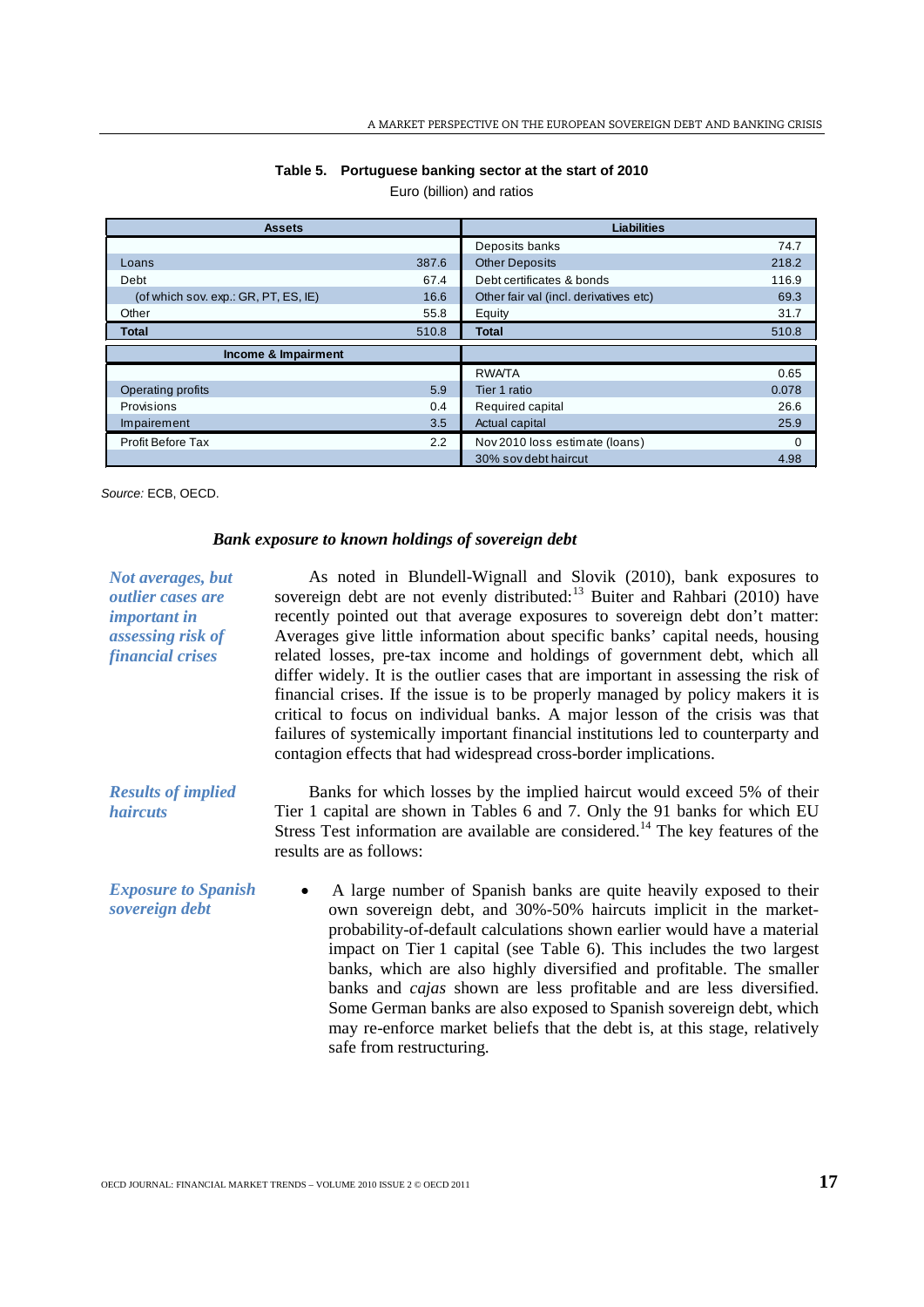# **Table 6. Market-based scenarios on the impact of haircuts: bank exposures to Spain**

# Spanish Sovereign Debt

|                                    |           | Adverse shock: 30% to 50% haircut as % of Tier 1 capital |                              |      |  |
|------------------------------------|-----------|----------------------------------------------------------|------------------------------|------|--|
| Caja Espiga                        | <b>ES</b> | 74%                                                      | ÷,                           | 123% |  |
| Grupo BBVA                         | ES        | 57%                                                      | $\overline{\phantom{a}}$     | 96%  |  |
| <b>Hypo Real Estate</b>            | DE        | 54%                                                      | $\overline{a}$               | 91%  |  |
| Banco Financiero y de Ahorros      | ES        | 43%                                                      | $\blacksquare$               | 71%  |  |
| <b>Banco Pastor</b>                | <b>ES</b> | 41%                                                      | L,                           | 68%  |  |
| Colonya Caixa Pollença             | ES        | 40%                                                      | $\blacksquare$               | 67%  |  |
| la Caixa                           | <b>ES</b> | 37%                                                      | L,                           | 61%  |  |
| CatalunyaCaixa                     | ES        | 35%                                                      | $\overline{\phantom{a}}$     | 59%  |  |
| Unnim                              | ES        | 33%                                                      | ÷,                           | 55%  |  |
| Banca Cívica                       | ES        | 31%                                                      | $\overline{\phantom{a}}$     | 51%  |  |
| Caja3                              | <b>ES</b> | 29%                                                      | $\overline{a}$               | 48%  |  |
| <b>Banco Sabadell</b>              | ES        | 27%                                                      | $\overline{\phantom{a}}$     | 45%  |  |
| Banco Popular Español              | <b>ES</b> | 27%                                                      | L,                           | 45%  |  |
| Grupo Santander                    | ES        | 27%                                                      | $\frac{1}{2}$                | 45%  |  |
| Bilbao Bizkaia Kutxa               | <b>ES</b> | 26%                                                      | $\qquad \qquad \blacksquare$ | 43%  |  |
| Banco Guipuzcoano                  | ES        | 26%                                                      | $\overline{\phantom{a}}$     | 43%  |  |
| Ibercaja                           | <b>ES</b> | 25%                                                      | ÷,                           | 41%  |  |
| Unicaja                            | ES        | 24%                                                      | $\overline{\phantom{a}}$     | 40%  |  |
| Caja Vital Kutxa                   | ES        | 23%                                                      | $\blacksquare$               | 39%  |  |
| <b>Banco Base</b>                  | ES        | 23%                                                      | $\blacksquare$               | 39%  |  |
| <b>Bankinter</b>                   | <b>ES</b> | 23%                                                      | $\blacksquare$               | 38%  |  |
| Cajasol                            | ES        | 21%                                                      | $\blacksquare$               | 35%  |  |
| <b>Banco Mare Nostrum</b>          | ES        | 21%                                                      | ÷,                           | 35%  |  |
| <b>WGZ Bank</b>                    | DE        | 20%                                                      | $\blacksquare$               | 33%  |  |
| Novacaixagalicia                   | ES        | 20%                                                      | ÷,                           | 33%  |  |
| Kutxa                              | ES        | 19%                                                      | $\overline{\phantom{a}}$     | 32%  |  |
| Helaba-Landesbank Hessen-Thüringen | <b>DE</b> | 10%                                                      | $\overline{\phantom{a}}$     | 17%  |  |
| Landes Bank Baden-Württemberg      | DE        | 8%                                                       | $\blacksquare$               | 14%  |  |
| Deutsche Postbank                  | <b>DE</b> | 7%                                                       | $\qquad \qquad \blacksquare$ | 12%  |  |
| DekaBank Group                     | <b>DE</b> | 6%                                                       | $\overline{\phantom{a}}$     | 10%  |  |
| Nova Ljubljanska Banka             | <b>SL</b> | 5%                                                       |                              | 8%   |  |
| Caixa Ontinyent                    | ES        | 5%                                                       | $\overline{\phantom{a}}$     | 8%   |  |
| WestLB                             | <b>DE</b> | 5%                                                       | L,                           | 8%   |  |
| Banque Raiffeisen                  | LU        | 4%                                                       | $\frac{1}{2}$                | 7%   |  |
| <b>BCEE</b>                        | LU        | 4%                                                       | ÷,                           | 7%   |  |
| Commerzbank                        | DE        | 4%                                                       | $\overline{\phantom{a}}$     | 6%   |  |
| <b>KBC Group</b>                   | <b>BE</b> | 3%                                                       | $\overline{a}$               | 6%   |  |
| Norddeutsche Landesbank            | DE        | 3%                                                       | $\overline{a}$               | 5%   |  |
| Dexia                              | <b>BE</b> | 3%                                                       | $\overline{a}$               | 5%   |  |

*Source:* OECD, individual bank data (as of 31 March 2010).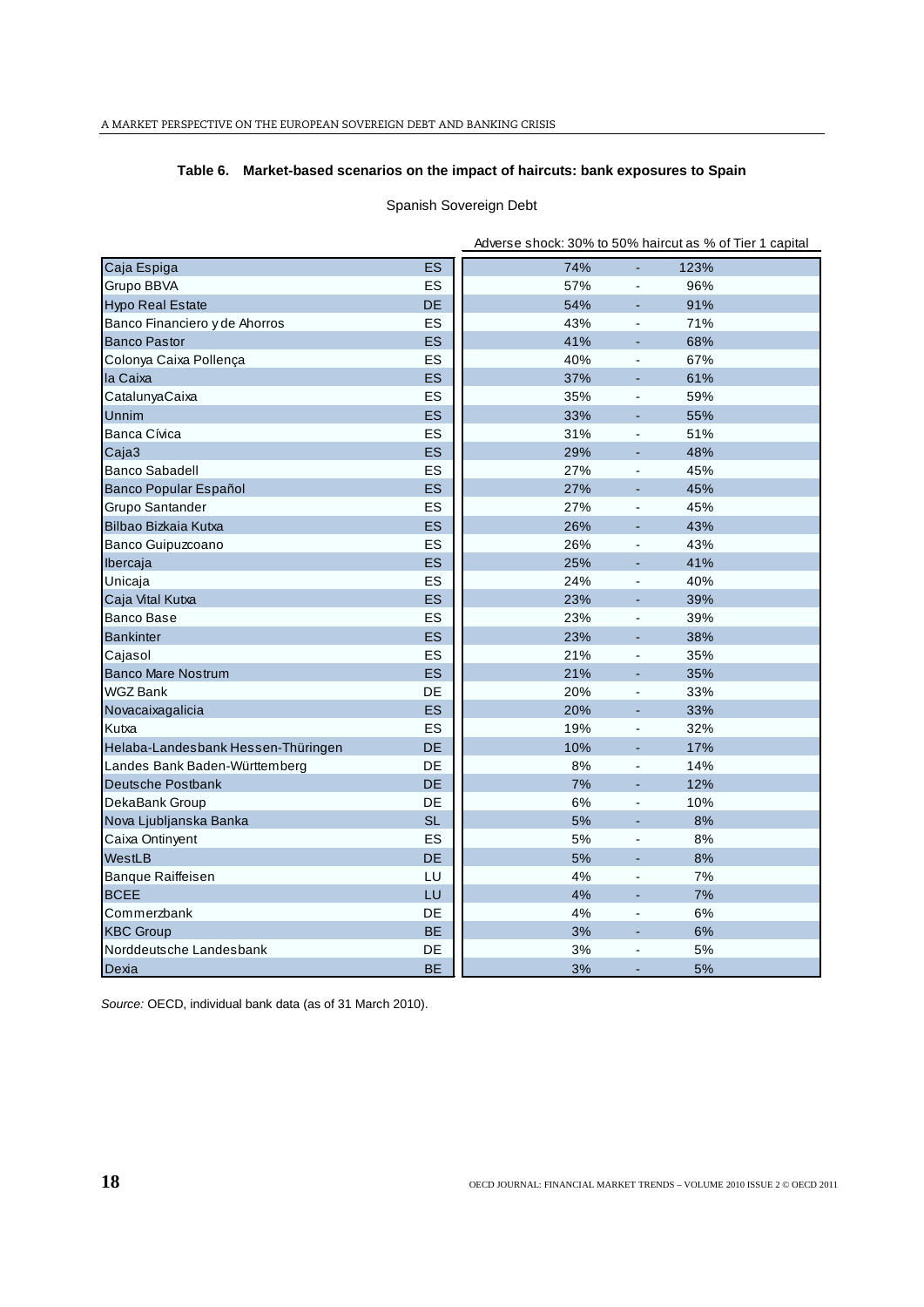# **Table 7. Market-based scenarios on the impact of haircuts: bank exposures to Greece, Portugal and Ireland**

# Greek Sovereign Debt

|                               |           | Adverse shock: 30% to 50% haircut as % of Tier 1 capital |    |      |  |
|-------------------------------|-----------|----------------------------------------------------------|----|------|--|
| Agricultural Bank of Greece   | GR        | 242%                                                     | ۰. | 403% |  |
| <b>TT Hellenic Postbank</b>   | <b>GR</b> | 125%                                                     |    | 209% |  |
| National Bank of Greece       | <b>GR</b> | 78%                                                      |    | 130% |  |
| Piraeus Bank Group            | <b>GR</b> | 73%                                                      |    | 122% |  |
| Eurobank EGF                  | <b>GR</b> | 48%                                                      | ۰. | 79%  |  |
| Marfin Popular Bank           | <b>CY</b> | 38%                                                      |    | 63%  |  |
| <b>Hypo Real Estate</b>       | DE        | 31%                                                      |    | 52%  |  |
| Bank of Cyprus                | <b>CY</b> | 27%                                                      |    | 45%  |  |
| Alpha Bank                    | <b>GR</b> | 26%                                                      |    | 43%  |  |
| WGZ Bank                      | <b>DE</b> | 10%                                                      |    | 16%  |  |
| Deutsche Postbank             | DE.       | 8%                                                       |    | 14%  |  |
| Banco BPI                     | <b>PT</b> | 7%                                                       |    | 11%  |  |
| Dexia                         | <b>BE</b> | 6%                                                       |    | 11%  |  |
| <b>Banque Raiffeisen</b>      | LU        | 5%                                                       |    | 8%   |  |
| Landesbank Berlin             | DE.       | 4%                                                       |    | 7%   |  |
| DZ Bank                       | <b>DE</b> | 4%                                                       |    | 6%   |  |
| Société Générale              | FR.       | 4%                                                       |    | 6%   |  |
| Banco Comercial Português     | PT.       | 4%                                                       |    | 6%   |  |
| Commerzbank                   | DE.       | 3%                                                       |    | 5%   |  |
| Landes Bank Baden-Württemberg | DE        | 3%                                                       |    | 5%   |  |

# Portuguese Sovereign Debt

|                               |           | Adverse shock: 30% to 50% haircut as % of Tier 1 capital |     |  |
|-------------------------------|-----------|----------------------------------------------------------|-----|--|
| <b>Banco BPI</b>              | PT        | 56%                                                      | 94% |  |
| Caixa Geral de Depositos      | PT        | 34%                                                      | 56% |  |
| <b>Hypo Real Estate</b>       | <b>DE</b> | 15%                                                      | 25% |  |
| <b>WGZ Bank</b>               | DE.       | 10%                                                      | 17% |  |
| Espírito Santo                | PT        | 10%                                                      | 16% |  |
| WestLB                        | DE.       | 8%                                                       | 13% |  |
| <b>BNP Paribas</b>            | <b>FR</b> | 7%                                                       | 12% |  |
| Dexia                         | <b>BE</b> | 5%                                                       | 8%  |  |
| Banco Comercial Português     | PT        | 5%                                                       | 8%  |  |
| Landes Bank Baden-Württemberg | DE.       | 4%                                                       | 7%  |  |
| <b>BCEE</b>                   | LU        | 4%                                                       | 7%  |  |
| Banco Santander               | ES        | 3%                                                       | 5%  |  |

# Irish Sovereign Debt

|                         |           |     |                          | Adverse shock: 30% to 50% haircut as % of Tier 1 capital |
|-------------------------|-----------|-----|--------------------------|----------------------------------------------------------|
| <b>Hypo Real Estate</b> | <b>DE</b> | 41% | ٠                        | 68%                                                      |
| Allied Irish Banks      | ΙE        | 14% | $\overline{\phantom{a}}$ | 24%                                                      |
| <b>Banco BPI</b>        | PT        | 5%  |                          | 9%                                                       |
| <b>Bank of Cyprus</b>   | <b>CY</b> | 5%  | $\blacksquare$           | 8%                                                       |
| <b>WGZ Bank</b>         | <b>DE</b> | 4%  |                          | 7%                                                       |
| <b>Bank of Ireland</b>  | ΙE        | 3%  | $\blacksquare$           | 5%                                                       |

*Source:* OECD, individual bank data (as of 31 March 2010).

OECD JOURNAL: FINANCIAL MARKET TRENDS - VOLUME 2010 ISSUE 2 © OECD 2011 **19**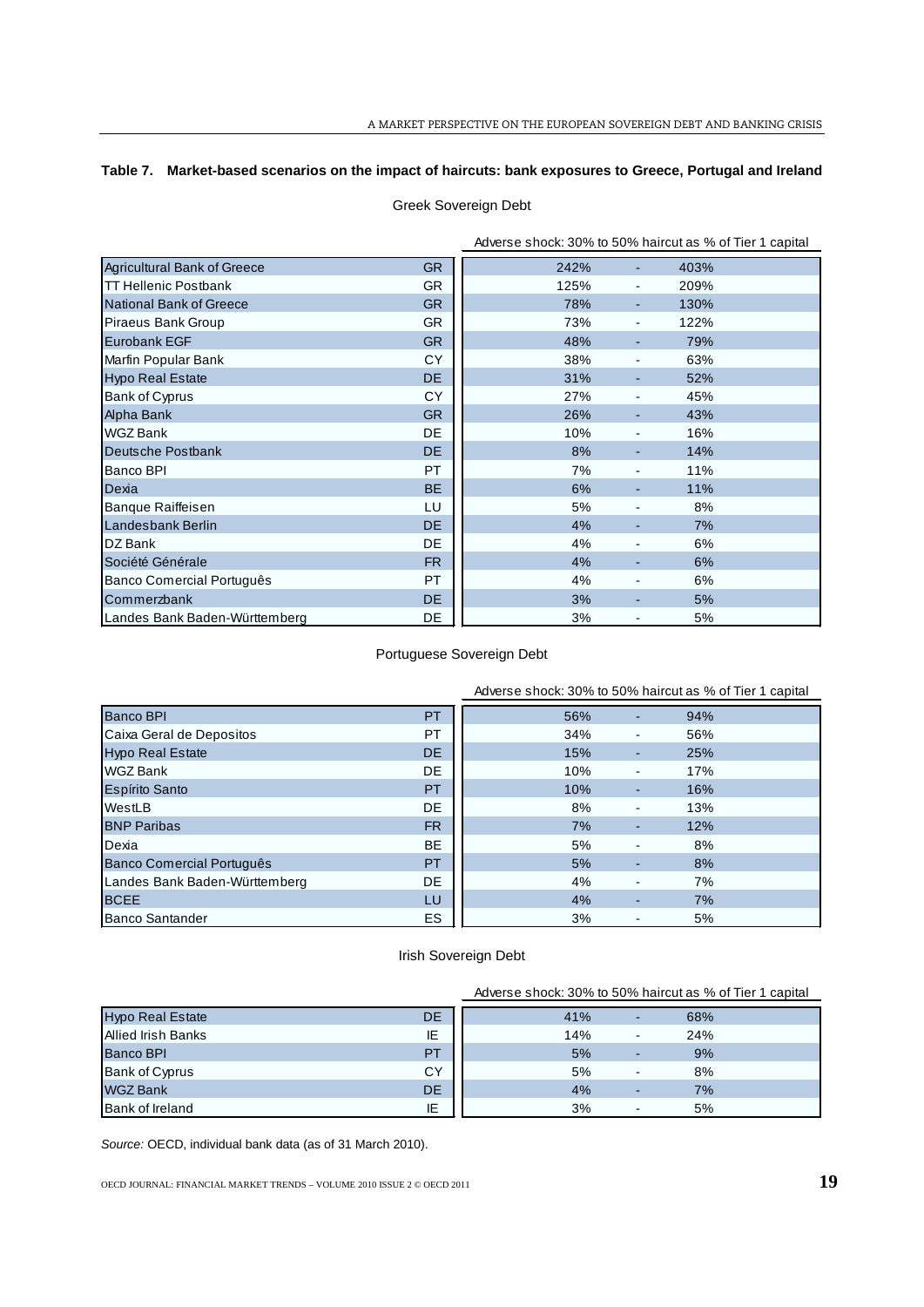| <b>Exposure to Greek</b><br>sovereign debt                | Six Greek banks are significantly exposed to their own sovereign debt<br>(and to banks in Cyprus). Five German banks also have material<br>exposures to Greek sovereign debt, but are mostly in the state sector:<br>such banks are not listed, and may be thought of as contingent tax<br>liabilities, rather than posing a major risk of systemic contagion and<br>counterparty effects. Two banks in Portugal are exposed, and one bank<br>in each of Belgium, Luxembourg and France has above 5% of Tier 1<br>capital exposure to the hypothetical haircut. Where large, diversified,<br>more profitable banks are concerned, the exposures are quite small. |
|-----------------------------------------------------------|------------------------------------------------------------------------------------------------------------------------------------------------------------------------------------------------------------------------------------------------------------------------------------------------------------------------------------------------------------------------------------------------------------------------------------------------------------------------------------------------------------------------------------------------------------------------------------------------------------------------------------------------------------------|
| <b>Exposure to</b><br><i>Portuguese</i><br>sovereign debt | There are less significant exposures to the implied haircuts in respect<br>to Portuguese sovereign debt: three Portuguese and three German<br>banks are exposed.                                                                                                                                                                                                                                                                                                                                                                                                                                                                                                 |
| <b>Exposure to Irish</b><br>sovereign debt                | With respect to Irish sovereign debt, only one German bank has a large<br>exposure, followed by Allied Irish. Bank of Ireland exposure is fairly<br>small.                                                                                                                                                                                                                                                                                                                                                                                                                                                                                                       |

# *Summary*

Figure 7 shows the relative cumulative probabilities of default implicit in yield spreads to 2014, and the projected debt-service burdens at that time.





*Source:* OECD, Datastream.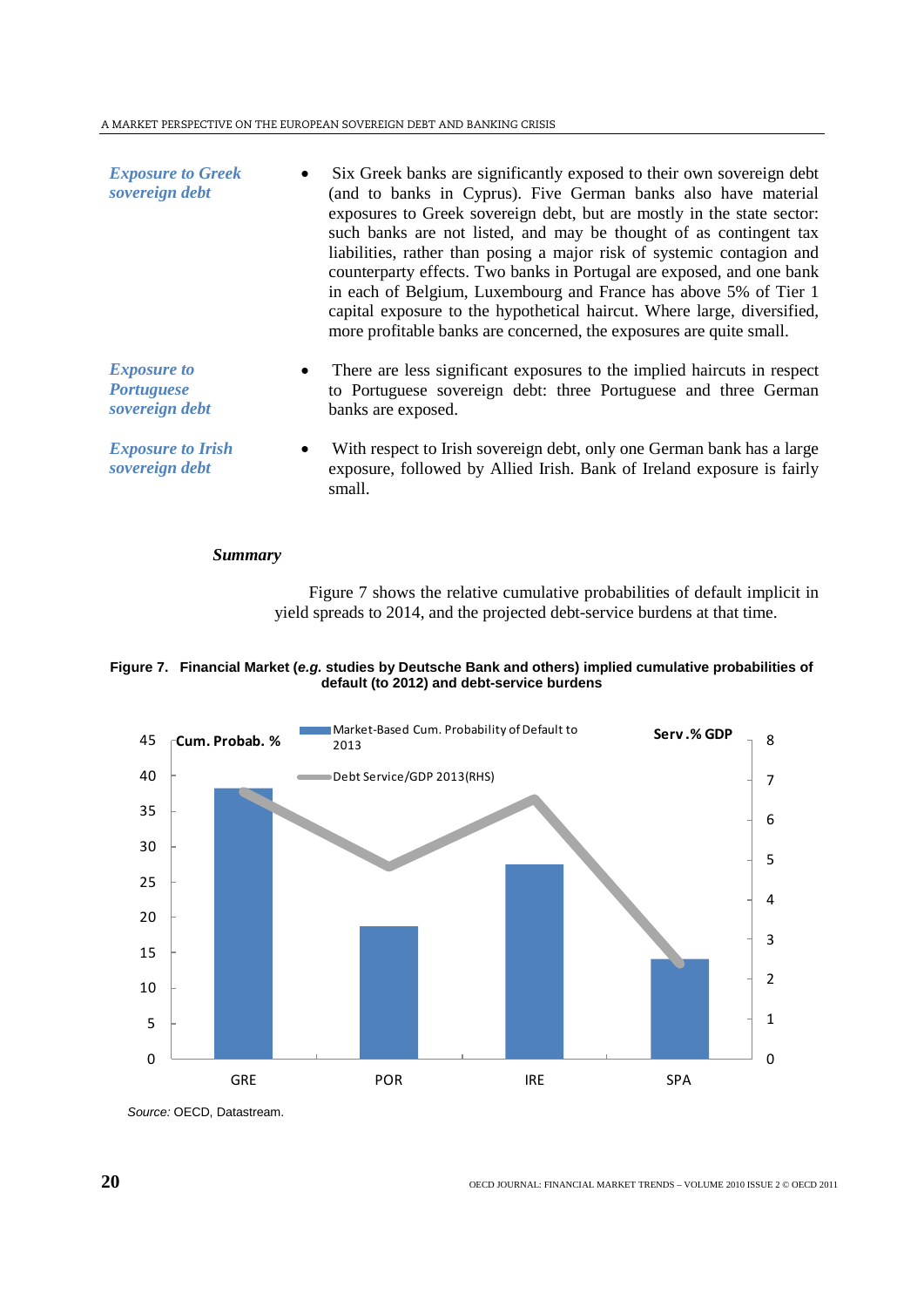*Assessing probabilities of default: lower for Spain and Portugal, higher for Greece and Ireland* 

- The question of the ongoing debt-service burden after stabilisation appears to bear heavily on the market assessment of the probability of restructuring. Greece and Ireland are similar in this respect, and criteria 1 and 2 are reflected in the relatively high probability of restructuring assigned to them by the markets. Spain stands out as having the best fiscal situation and significant banks' exposure to sovereign debt, both of which are factors in its lower probability of default.
- None of the countries will be bailed out (criterion 3), which increases pressures on bondholders to bear some of the costs.
- Greece and Ireland have facilities in place to allow them to avoid having to seek additional funding through the markets, which increases the market probability of a restructuring, while Spain and Portugal have no option but to seek market funding. For the latter, this seems to be a factor keeping down the probability of default, alongside the debtservice factors.
- Irish banks have the least exposure to sovereign debt, which (other things being equal) raises the probability of default.
- Spain and Ireland had the biggest boom and bust in the property sector, and so the issue of feedback onto the budget (from the need to deal with the capital requirements of banks) remains an important consideration for the markets. This is reflected in bank bond prices, particularly for Ireland.

In short, the market based risk neutral calculations do to some extent reflect the *relative* probability of restructuring based on detailed fundamentals and five criteria that market participants are known to use when assessing these issues.

# **V. Policy discussion and conclusions**

| <b>Two major issues</b><br>put bonds under<br><i>pressure</i>       | The above discussion highlights the two major issues confronting markets<br>in Europe, causing sovereign spreads to widen and bank bond prices to be<br>subject to pressure:                                                                                                                                                              |
|---------------------------------------------------------------------|-------------------------------------------------------------------------------------------------------------------------------------------------------------------------------------------------------------------------------------------------------------------------------------------------------------------------------------------|
| $(1)$ The banking<br>crises and banks'<br><i>interconnectedness</i> | The banking crises in some of the periphery countries and in a number<br>٠<br>of German banks. Given the interconnectedness of banks, this is an<br>issue for all of Europe. The recovery cannot gain momentum outside of<br>Germany while deleveraging continues; and this in turn makes fiscal<br>consolidation much harder to achieve. |
| $(2)$ The fiscal crises<br>and unsustainable<br>debt dynamics       | The fiscal crises resulting from poor budget management, the<br>$\bullet$<br>generalised failure to respect the Maastricht criteria, some spectacular<br>cases of fiscal transfers to support the banking system, and all countries<br>suffering from fiscal deterioration due to the recession, all these factors                        |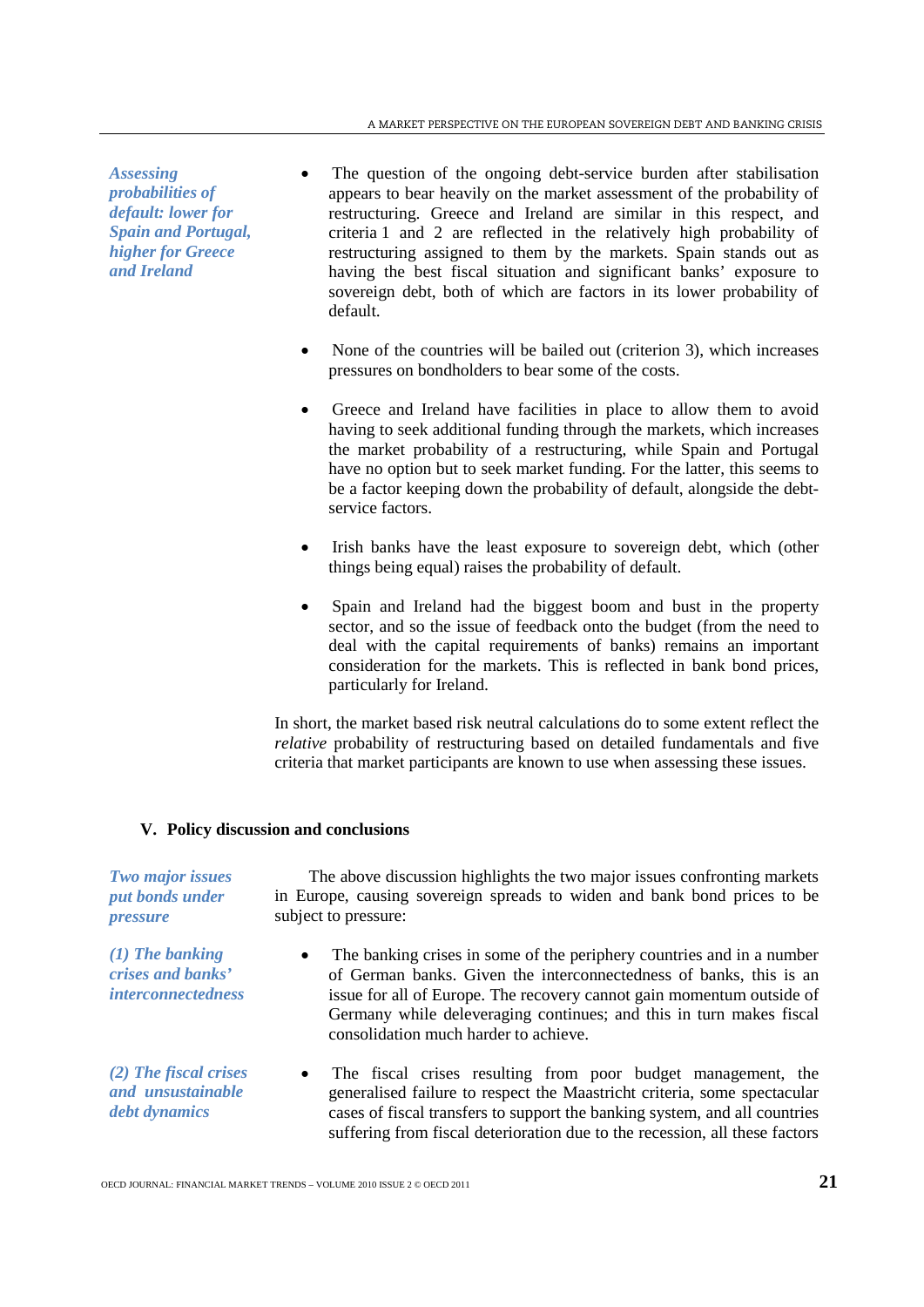have led to very adverse debt dynamics in most European countries, and particularly in the four periphery countries analysed above.

#### *The markets and sovereign debt and fiscal policy options*

*Four ways to solve the debt sustainability issue* If the current membership of the euro system is to be maintained, the fiscal problems have to be solved quickly and without causing many years of recession for countries that are in an unsustainable position. There are four ways to solve the debt sustainability issue: *Growth and inflation* • *Growth and inflation:* Policies of quantitative easing aimed at weakening the euro and pushing up inflation are against ECB rules and would push up inflation expectations, something that would be costly to reverse. *Cutting the primary deficit further* • *Cutting the primary deficit further:* This is important, but by 2013, as shown earlier, most countries will have reduced the primary balance towards zero. Were all countries to cut budgets together in a synchronised way, the impact on growth would be greater than for most fiscal multiplier calculations on an individual country basis. *Reducing the interest rate on the debt* • *Reducing the interest rate on the debt:* The financing of budgets through the issuance of EU bonds with lower interest rates (to be issued by the EFSF), would reduce the debt-service burden compared to the counterfactual situation. This certainly helps solve liquidity problems, but has only some small impact on public sector solvency problems. Improved confidence, including in the euro area institutional framework, will also help in this regard. *Restructuring* • *Restructuring:* Principal and interest rates have both been part of previous restructurings, which have normally been accompanied by negotiations with the bondholders. Such negotiations have, however, been plagued by "holdouts" on the restructuring by some bondholders

# *Options for restructuring existing debt*

Debt renegotiations tend to be messy processes, which raises the question as to whether better institutional arrangements for restructuring could be considered for the future. For the outstanding stock of bonds two approaches which bypass the need for negotiations are possible:

and by opportunistic trading by hedge funds and others.

*EU bonds* 1. Legislation for the successor to the EFSF could be enacted to enable it to buy bonds in the secondary market. These could be bought at current discounted prices and then restructured into EU bonds with commensurately lower interest rates. The savings on debt-servicing passed on to governments could make a significant difference, and this would reduce the need to achieve all of the budget consolidation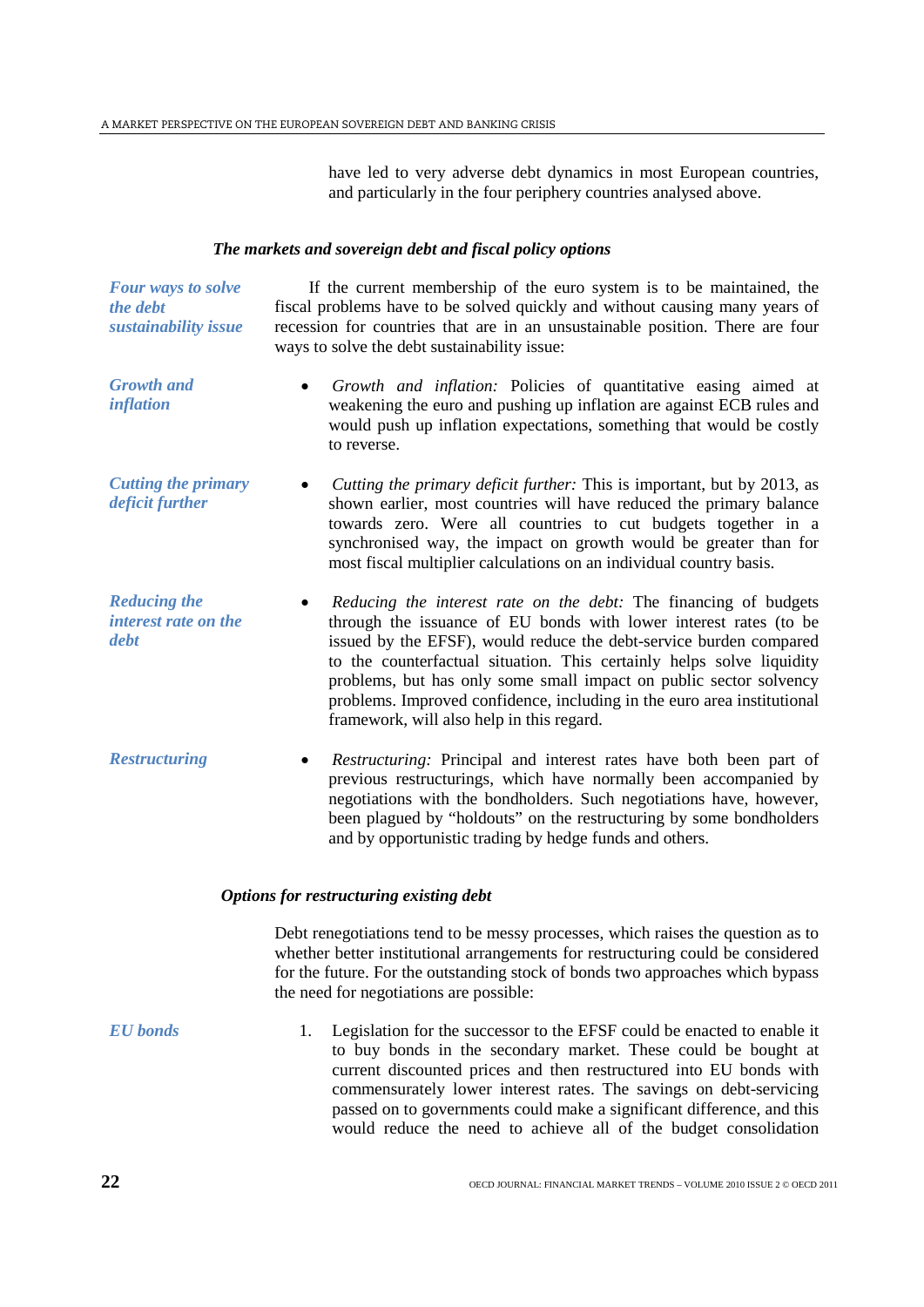through budget-cutting with its negative impact on activity. While such EU bonds would reduce borrowing rates for the periphery, they would offer little advantage to the financially stronger countries, and would in fact involve contingent liabilities for them. For this reason, Germany has recently ruled out any move toward the European-wide use of such bonds. Nevertheless, the EFSF is to issue some EU bonds in order to offer loans to governments, up to a limit of €440bn in the near term, which could serve as a blueprint if there are to be future moves towards greater fiscal union. Such bonds would presumably attract a zero-risk weight in the Basel system, making them attractive for bank holdings, which would support demand. Presumably, a Basel zero-risk weighting for national issues could be phased out as the better-quality EU bond alternative became available. This longer-run goal would need to be accompanied by much stricter fiscal rules and penalties than has hitherto been the case.

*Restructuring within an ECB context* 2. Such restructuring could presumably also occur within an ECB context. The ECB could, for example, simply buy as much as possible of the outstanding Greek and Irish bonds at a discount now (the market price already reflects expected restructuring), restructure them, and pass the savings on to the governments. The main concern here is that it would involve quantitative easing unless huge sterilisation operations were able to be implemented at the same time. This is a risk for the ECB. The ECB would prefer to keep fiscal and monetary issues separate.

> New issues could have collective action clauses built into the bond contracts to ensure that future restructuring negotiations, should they be necessary, would not be plagued by "holdouts" and opportunistic trading.

> One red herring often brought up in respect to restructuring is that such action will exclude the country from borrowing in international capital markets. However, this is not the lesson of history. Markets will buy debt that has been restructured, if the restructuring is perceived as enabling the issuing governments to service their obligations in the future. Aztec bonds were issued in early 1988 to restructure Mexican sovereign debt in a voluntary manner: JP Morgan issued collateralised floating-rate debt, with a 20-year maturity, to commercial bank creditors who agreed to forgive 30% of the debt. The Mexican government simultaneously purchased zero-coupon US Treasury securities (held at the US Federal Reserve), that would mature in 20 years and would at that time equal the principal repayments due. The following year, US Treasury Secretary Nicholas Brady used this scheme as a prototype for the Brady Bond mechanism. The plan required the United States, the IMF and the World Bank to co-operate with creditor banks wishing to enter into voluntary restructuring agreements with developing countries, conditional on economic restructuring programs supported by these international agencies. This allowed the banks to remove the non-performing loans from their balance sheets, and replace them with a selection of Brady Bonds reflecting the haircut negotiated between the sovereign debtor and the bank advisory committee.<sup>[15](#page-26-14)</sup>

*Collective action clauses in new issues*

*Restructuring may exclude the country from borrowing in international capital markets; however, this is not the lesson of history*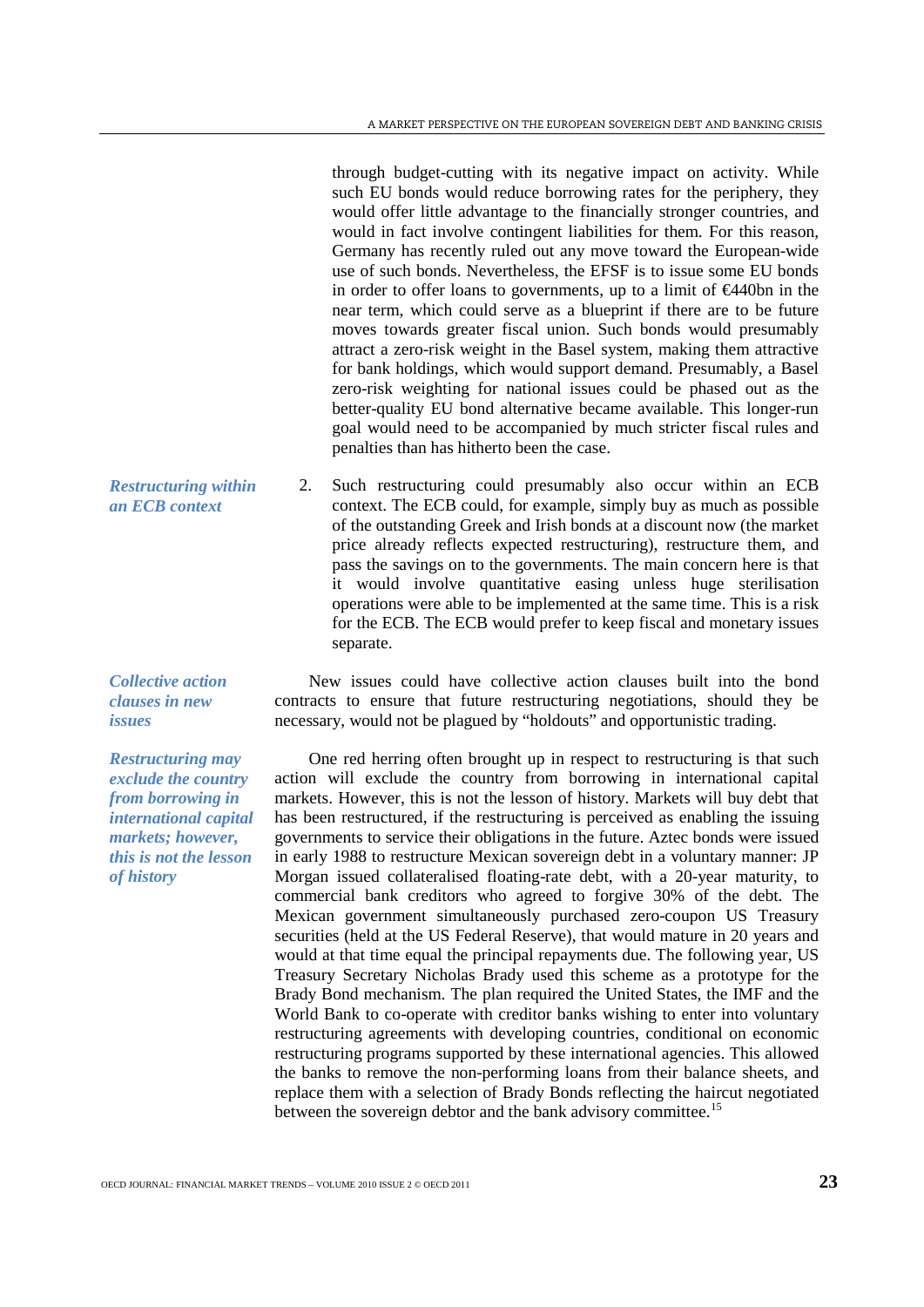#### *The markets and bank solvency and debt options*

*There is a need to deal with bank insolvencies and the risk that they pose for fiscal consolidation* A second major concern in financial markets addressed in this paper is the uncertainty there is about how bank insolvency issues are to be dealt with and the risk that they might pose to fiscal consolidation in some countries, particularly where bank liabilities are subject to government guarantees. Bank bond prices have been subject to significant moves following official discussion of these issues. A run on deposits or failure to roll-over debt in the wholesale markets requires emergency liquidity lending in order to keep banks operating, which has been working well enough via ECB operations. But this does not deal with solvency issues resulting from losses on the assets side. Once existing equity holders are wiped out, the full resolution of a financial institution would involve the unsecured bondholders bearing the losses and the economy experiencing the deadweight losses associated with failures, inconsistent with principle 2 above (de-leveraging and activity effects). If government guarantees are in place, the pain is borne directly by the taxpayer instead.

*Historical examples* In history there have been many examples of resolution through nationalisation and other state interventions: Japan, Scandinavia, the approach of the US Resolution Trust Corporation (RTC), and more recently the Irish National Asset Management Agency (NAMA). In all cases, the depositors were guaranteed.

- *Japan* In the case of Japan, recapitalisation without dealing with the asset side in early resolutions is often now given as an example of what not to do.
- *Scandinavia* In the case of Scandinavia, banks were seized, existing shareholders wiped out and the government took ownership via common stock. Bondholders were protected. The bad loans were passed to asset management companies and the proceeds from subsequent sales of the assets accrued to the government. The government subsequently was able to sell shares for a profit in the privatisation process.
- *The US Resolution Trust Corporation (RTC)* In the case of the RTC, Saving and Loan (S&L) institutions were placed into conservatorship-status with the RTC in control. The RTC would determine the most cost-effective and efficient way to resolve each S&L, value its assets and market them widely for sale. Sometimes, this would involve the sale of the S&L, a breakup of the S&L assets and a separate sale of the depositor franchise whenever possible (tailoring the products for sale greatly increases bidder participation). The guaranteed depositors were paid off, when necessary, with funds provided by the authorities and the proceeds of the asset sales. $16$
- *The Irish National Asset Management Agency (NAMA)* In the case of NAMA, an asset-management agency was set up to buy troubled loans (typically housing development and mortgage loans) at a haircut to their book value. NAMA issued government-guaranteed debt in order to purchase the discounted assets. Government bailout capital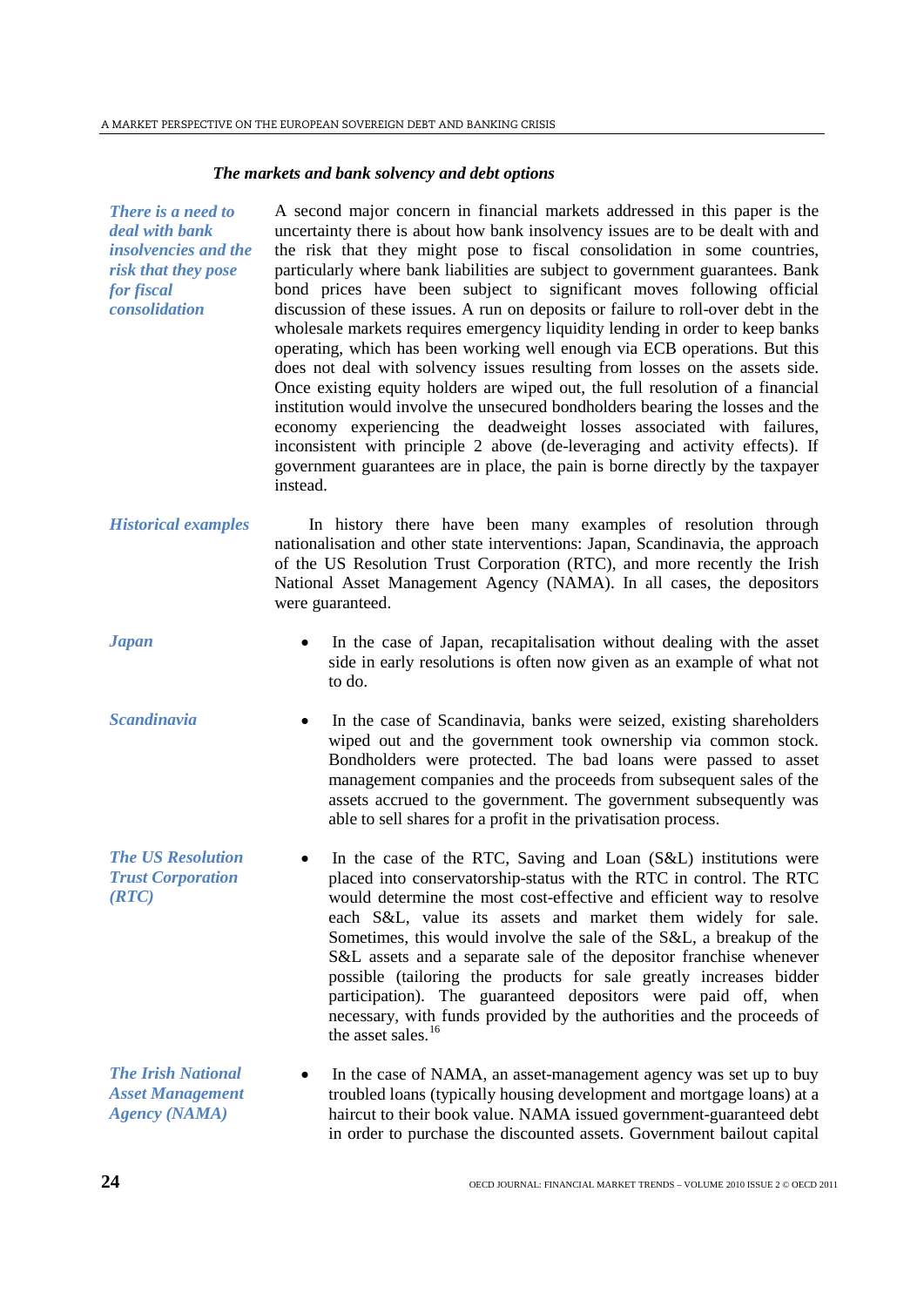injections are required to write down the losses associated with non-performing loans, once existing shareholder funds are exhausted.<sup>[17](#page-26-16)</sup> While shareholders absorb part of the losses, the guarantee of deposits and wholesale liabilities exposes the taxpayer to large liabilities. Should the haircut prove not to be sufficient, the capitalisation of the NAMA balance sheet through subordinated debt would also need to be increased at a cost to the taxpayer?

Another approach used mainly in larger countries (where there are no forcing liquidity crises) that helps avoid deadweight losses is one that has been termed in earlier publications as "forbearance and time". That is, regulators ignore technical insolvency and allow banks to keep trading in circumstances of a positive yield curve thereby allowing them to make up losses through operating income. This did not work well in the case of Japan in the 1990s. Nor is this option available to countries like Ireland and Greece, where liquidity pressures are present. Overall the approach relies on a lack of full transparency of the bank in the market place. In terms of implications for the economy, there are still deadweight losses, since bank management is cognisant of the underlying situation and deleveraging will still go on until technical solvency is restored. In essence, current operating profits are used to write off past losses which are revealed more slowly than would otherwise be the case. This approach may serve to increase share and bond price volatility in financial markets. Worse, it might lead to fundamental investors (pension funds and insurance companies) buying shares on the basis of incorrect information with subsequent losses being incurred (and very large losses where a bank might subsequently need to be resolved).

Where the "forbearance and time" approach is not feasible, and there is a desire to avoid the deadweight losses of full bank resolution, the option of "bail-in" bonds is being discussed at present in government and private sector circles. This option was not a part of the earlier resolution regimes discussed above, where senior bondholders were protected and much of the risk was borne by the taxpayer. The issue here concerns whether bondholders should bear more risk in a banking crisis after equity and subordinated debt has been wiped out. If governments come in to take over a bank and keep it as a going concern then default clauses in bond contracts may not be triggered. There is in some sense a logical "contradiction": that if the bank were allowed to fail holders of its bonds would bear the pain (after equity and subordinated debt), but if taxpayers money is used to keep the bank as a going concern (when in fact it has really failed) they do not. There are two broad "bail-in" bond options here:

- The conversion of senior debt into equity at the point of failure; and
- A haircut to senior bonds at the point of failure.

The aim is to keep banks as a going concern, but to reduce the burden to the taxpayer of bank rescues that allow bondholders to be protected.

# *"Forbearance and time" approach*

*Statutory "bail-in" bond regime*

OECD JOURNAL: FINANCIAL MARKET TRENDS – VOLUME 2010 ISSUE 2 © OECD 2011 **2010**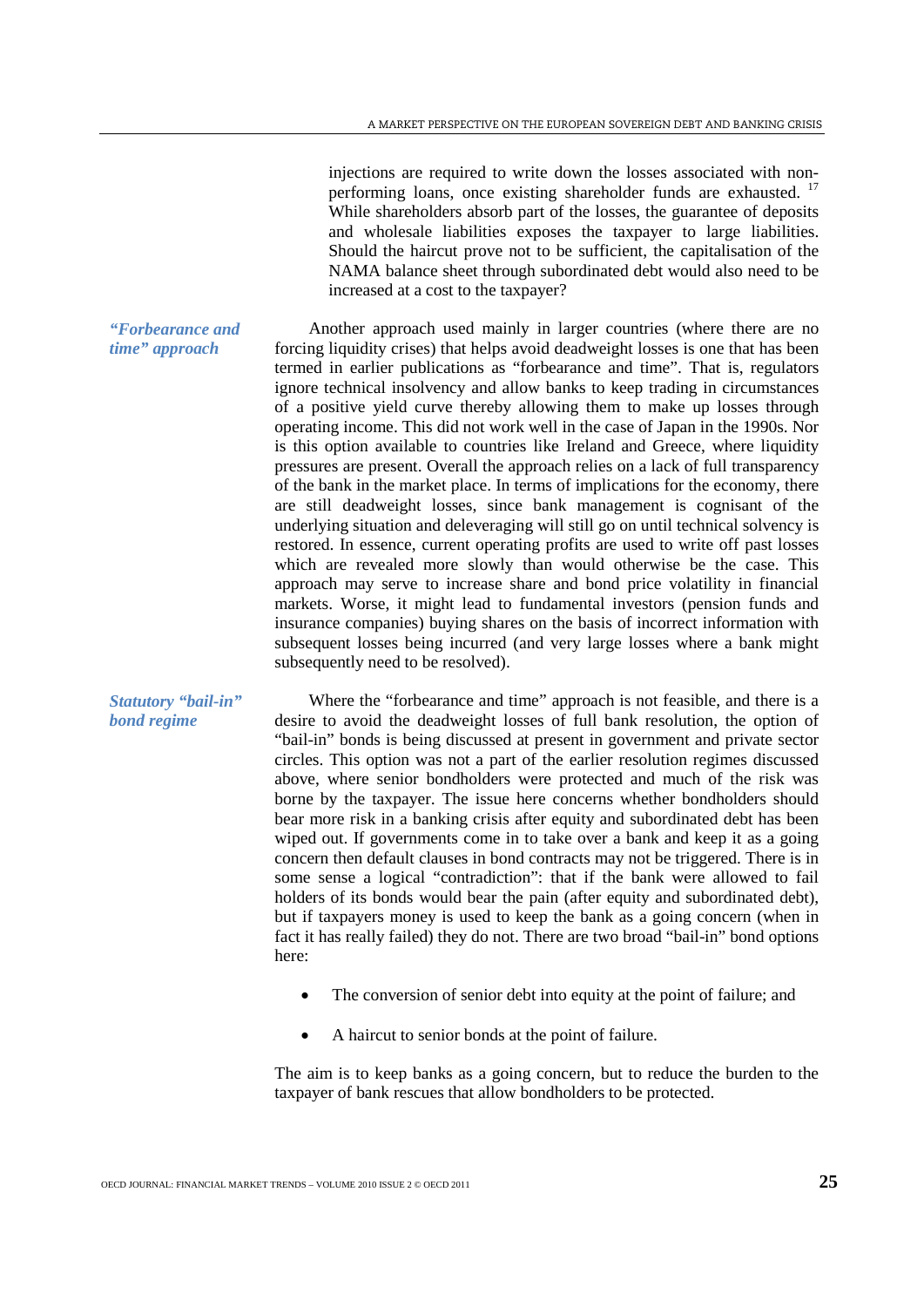#### A MARKET PERSPECTIVE ON THE EUROPEAN SOVEREIGN DEBT AND BANKING CRISIS

*Many questions need to be resolved prior to the introduction of such regimes*

There are many questions that need to be resolved prior to the introduction of such regimes, mostly to do with the smooth functioning of the markets. Some examples are:

- Senior holders of bank debt include short-term debt in the interbank market. If haircuts apply to such securities, what would happen to the interbank market in a crisis? Should deposit insurance apply to interbank holdings? If it did, would this distort bank investment decisions and lead to new forms of structured products utilising their unique characteristics?
- Are there legal enforceability issues pertaining to the offshore bondholders? and would regulatory and legislative agenda's have to reflect more cooperation?
- Could there be undesired consequences of potential investors being willing to accept only secured or very short-term bank debt in a "bailin" bond regime? Or, alternatively, would "bail-in" bonds require too high returns to compensate them for potential haircuts (so demand for them is very weak)?
- If "bail-in" bonds only apply to new issues, where all bond covenants can be written to reflect the new requirements, they would take some time to roll fully into a bank's portfolio (as existing bonds mature). This would mean that they would only have a marginal value as a source of capital at first. This raises the issue as to whether it is possible to write legislation to allow "bail-ins" to apply to existing bond issues. But if it is possible, would this risk creating sharp movements in bond prices, some illustrations of which were illustrated earlier? Would this exacerbate liquidity problems of some banks were it to be introduced in the near term?
- Bail-in bonds might be too procyclical. While banks might find it easy to issue bail-in bonds in the upswing of the economic cycle at reasonable prices, during periods of potential market stress or economic slowdown banks might find it impossible to roll over their bail-in bonds or could only do so at a high premium. As a result, during such periods the marginal interest rate on new issues of bail-in bonds might rise dramatically which could further exacerbate potential market stress or economic slowdown.

"Bail-in" bonds certainly meet both of the two criteria concerning policy credibility: not blurring the line between monetary and fiscal policy, and helping to reduce the deadweight losses of outright bank failures. However, many practical issues have to be thought through beforehand.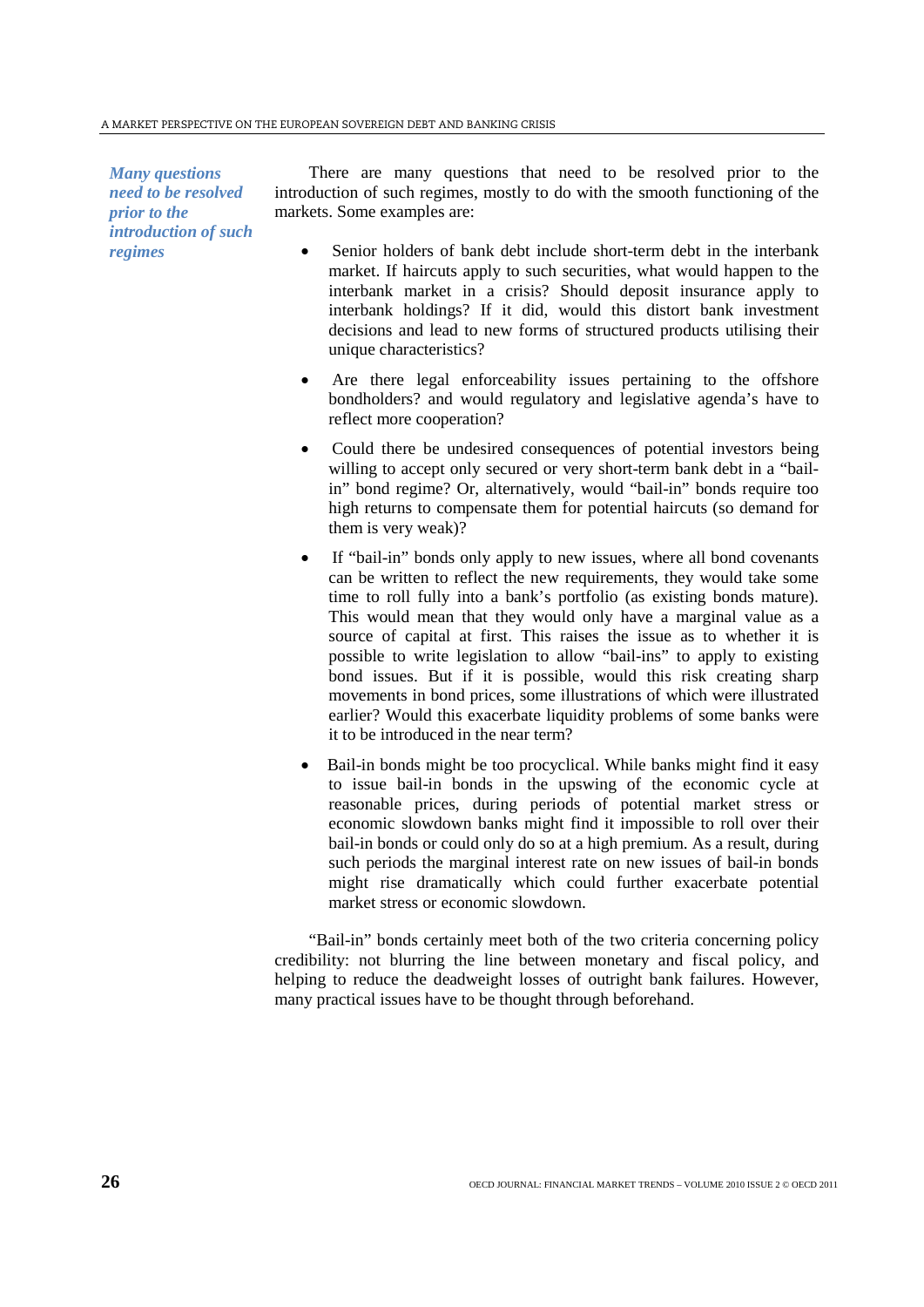## *Notes*

- <span id="page-26-16"></span><span id="page-26-15"></span><span id="page-26-0"></span>1. See Sturzenegger (2002). This one-period formula assumes the probability of default is uniform over the life of the bond. The author notes that geometric spreads, *i.e.* the ratio of the rates of return on two assets, is preferred to the usual approximation  $(i-i*)$ , so that the probability of default is appropriately bounded between 0 and 1.
- <span id="page-26-1"></span>2. See Sturzenegger and Zettelmeyer (2005).
- <span id="page-26-2"></span>3. See Chan-Lau (2006).
- <span id="page-26-3"></span>4. A return to 2% inflation and a haircut is applied to trend growth in the four countries concerned. Countries have yet to carry out key structural reforms. Wide competitiveness disparities have emerged, and the four countries have been living beyond their means.
- <span id="page-26-4"></span>5. Clearly, if the process is drawn out over a longer time horizon, and economic growth is strong, the cuts might be less than those shown here to achieve full stability by 2014.
- <span id="page-26-5"></span>6. The Paris and London Clubs are informal groups that have carried out such restructures in the past.
- <span id="page-26-6"></span>7. For example, there is a single market for Europe yet prudential supervision is carried out on a national basis. It is not enough to coordinate – single markets require single regulators. Similarly, in the services sector, national regulation impedes free completion in the provision of essential services, etc.
- <span id="page-26-7"></span>8. New proposals are currently under discussion, including debt-restructuring mechanisms and sanctions on countries that don't meet fiscal objectives.
- <span id="page-26-8"></span>9. See Blundell-Wignall and Slovik (2010).
- <span id="page-26-9"></span>10. For example, Deutsche Bank has a RWA to TA ratio of only 16%, and is highly leveraged. HSBC has a much higher ratio of closer to 45% and is a much lower leveraged bank. Any bank, by the "intelligent" use of derivatives, can make this ratio as low as they like, and thereby avoid capital, if only the supervisors in their Pillar 2 capacity don't take action to stop them. The fact that this is not covered in the *ex-ante* rules is one of the glaring faults of the Basel system. The current system gives HSBC the incentive to lever it balance sheet and hence return on capital – to turn itself into a Deutsche Bank with a nice rise in its stock price as the incentive to do so.
- <span id="page-26-10"></span>11. These boom bust cycles were exacerbated by too-low interest rates in some countries resulting from the one-size- fits all monetary policy of the EU.
- <span id="page-26-11"></span>12. See Honohan (2010).
- <span id="page-26-12"></span>13. See Blundell-Wignall and Slovik (2010).
- <span id="page-26-13"></span>14. Hence Anglo Irish is excluded.
- <span id="page-26-14"></span>15. There are numerous examples in the post-War period of governments running into economic difficulties and budget management problems that have led to debt restructuring. These include: Albania, Argentina, Brazil, Costa Rica, Dominican Republic, Ecuador, Jordan, Mexico, Nigeria, Pakistan, Panama, Peru, Philippines, Poland, Russia, Ukraine, Uruguay, Venezuela and Vietnam. Often, these involved a moratorium on debt servicing (default), at which time access to global credit would end, followed by a period of negotiation with creditors to exchange existing obligations for new ones that could be serviced